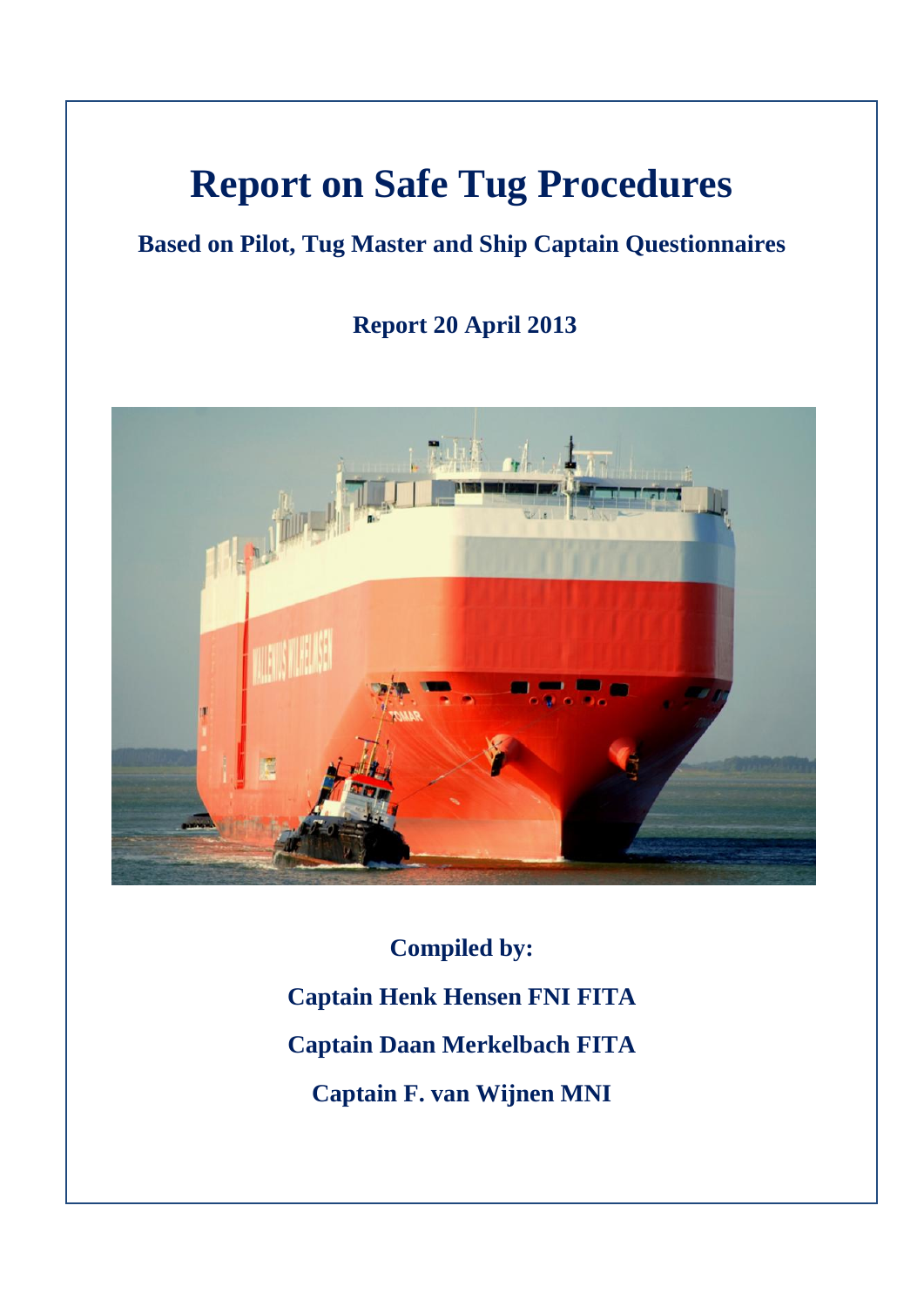## **FOREWORD**

#### **Mr. Tjibbe Joustra, Chairman Dutch Safety Board:**

The cause of an accident is seldom just bad luck. In general, an accident is the total sum of a series of events which finally leads to an unfortunate outcome. Therefore, it is important to investigate the reasons behind an accident, the so-called root causes, in order to be able to prevent such accidents happening again.

The Dutch Safety Board carries out such investigations. The Board operates independently with just one goal: improvement of safety. This is only achievable if the investigation results find their way to the appropriate people and the relevant industry branches.

For that reason, the Board is pleased with the initiative taken by three members of the International Tug masters Association and The Nautical Institute following the publication of our investigation report "Collision and capsizing of tug Fairplay 22 on the Nieuwe Waterweg near Hook of Holland". This initiative shows that the industry sector has the ambition to learn as much as possible from accidents. The survey amongst pilots and tug masters confirms again that assisting ships and floating objects with tugs requires specific knowledge and competence, and that agreement about safe speeds and proper communications between parties are extremely important. The Board sincerely hopes that this initiative will have a positive effect and will contribute to increased safety levels in the towage sector.

#### **Mr. René de Vries, (State) Harbour Master Port of Rotterdam:**

A nautical accident which involves loss of life is the worst nightmare for every harbour master, since he or she is responsible for nautical safety in their port. There is little comfort in knowing that risks can never be completely eliminated and must be considered in terms of making them 'as low as reasonably possible'. This means that accidents, and the eventual dramatic aftermath, may still happen no matter how hard we try to eliminate them. Shipping without risk does not exist, but we still have an obligation to continuously strive for safety improvement and risk reduction. It is an essential element in the role of a harbourmaster.

On the other hand, severe accidents may also be seen as wake up calls. The harbour master is frequently challenged by politicians, the public and commercial parties to prove the necessity for investment in risk control options and measures or regulations which may cost money or limit entrepreneurial short term goals. Of itself, there is nothing wrong with that, but a severe accident immediately makes every stakeholder aware of the necessity for constant improvement. Statistics and research are important, but do not have the same emotional effect as actual pain and damage. Beyond that, accidents often lead to new insights, lessons learned or comprehensive new research. This report is an example of such an initiative.

The report is very useful. It contains valid and useful suggestions, and clear conclusions are drawn. For a harbour master it is of great value to see that the port industry and the nautical service providers have the professionalism and responsibility to learn from accidents in order to improve safety.

Quality in the safety context is about being able to reflect on your own operations and procedures, and being open to assessment by others. Nautical safety is not a project with an ending, it is a continuous process which involves many human factors. Learning and being aware are key elements in reducing risk.

I sincerely hope and expect this report will contribute to safety awareness and risk reduction in our port and elsewhere.

2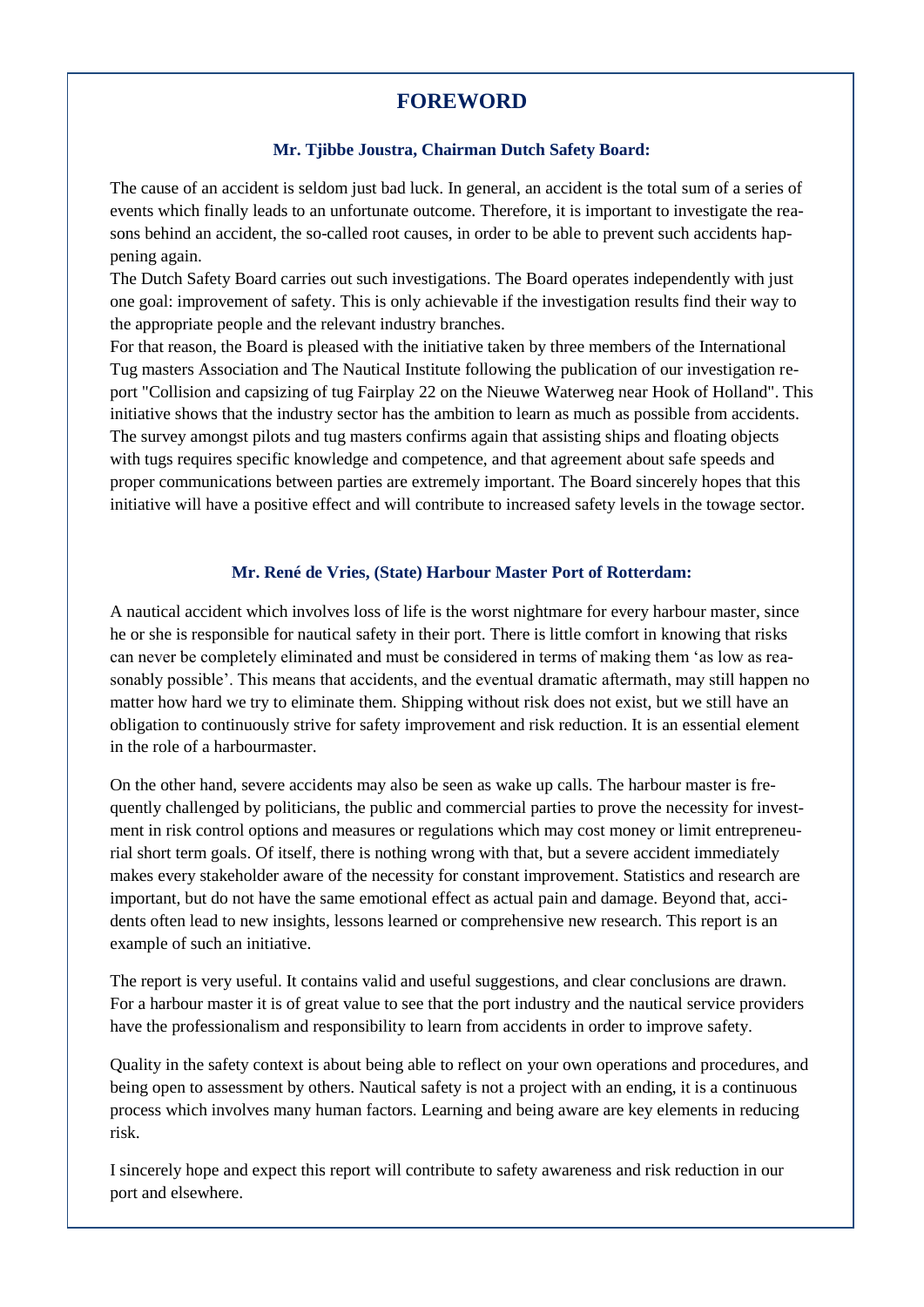



#### **TABLE OF CONTENTS**

| 2.1 |                                                                                                                                                                                                                                   |  |  |  |
|-----|-----------------------------------------------------------------------------------------------------------------------------------------------------------------------------------------------------------------------------------|--|--|--|
| 2.2 |                                                                                                                                                                                                                                   |  |  |  |
| 2.3 |                                                                                                                                                                                                                                   |  |  |  |
| 2.4 |                                                                                                                                                                                                                                   |  |  |  |
| 2.5 |                                                                                                                                                                                                                                   |  |  |  |
|     |                                                                                                                                                                                                                                   |  |  |  |
| 3.1 |                                                                                                                                                                                                                                   |  |  |  |
| 3.2 |                                                                                                                                                                                                                                   |  |  |  |
| 3.3 |                                                                                                                                                                                                                                   |  |  |  |
| 3.4 |                                                                                                                                                                                                                                   |  |  |  |
| 3.5 |                                                                                                                                                                                                                                   |  |  |  |
|     | <b>CHAPTER 4 RESULTS OF SHIP CAPTAINS QUESTIONNAIRES20</b>                                                                                                                                                                        |  |  |  |
| 4.1 |                                                                                                                                                                                                                                   |  |  |  |
| 4.2 |                                                                                                                                                                                                                                   |  |  |  |
| 4.3 | Safe procedures and safe speeds<br><u>1990</u>                                                                                                                                                                                    |  |  |  |
| 4.4 |                                                                                                                                                                                                                                   |  |  |  |
| 4.5 |                                                                                                                                                                                                                                   |  |  |  |
|     |                                                                                                                                                                                                                                   |  |  |  |
| 5.1 |                                                                                                                                                                                                                                   |  |  |  |
| 5.2 | Summary of remarks and suggestions made by pilots,                                                                                                                                                                                |  |  |  |
|     |                                                                                                                                                                                                                                   |  |  |  |
|     |                                                                                                                                                                                                                                   |  |  |  |
|     | CHAPTER 7.0 RECOMMENDATIONS<br>1992 - The Manuel Andrew Manuel Andrew Manuel Andrew Manuel Andrew Manuel Andrew Manuel Andrew Manuel Andrew Manuel Andrew Manuel Andrew Manuel Andrew Manuel Andrew Manuel Andrew Manuel Andrew M |  |  |  |
| 7.1 | Recommendations based on answers, remarks and                                                                                                                                                                                     |  |  |  |
|     |                                                                                                                                                                                                                                   |  |  |  |
|     |                                                                                                                                                                                                                                   |  |  |  |
|     |                                                                                                                                                                                                                                   |  |  |  |

#### **Cover photo** *(courtesy Richard Wisse, the Netherlands)*

The tug *Holland* (twin screw; 29.00 x8.60 x 4.00 m; 33 tons bollard pull; built 1992) had the same kind of accident as the *Fairplay 22* during the night of 21 - 22 April 2000. When trying to make a towline connection with the car carrier *Tancred,* the stern of the tug touched the bow of the *Tancred*. The tug did not get free of the bow but swung to port across the bow, was then overrun by the ship and capsized. When she got free, she quickly righted herself. The tug suffered a lot of damage, but luckily there were no fatalities.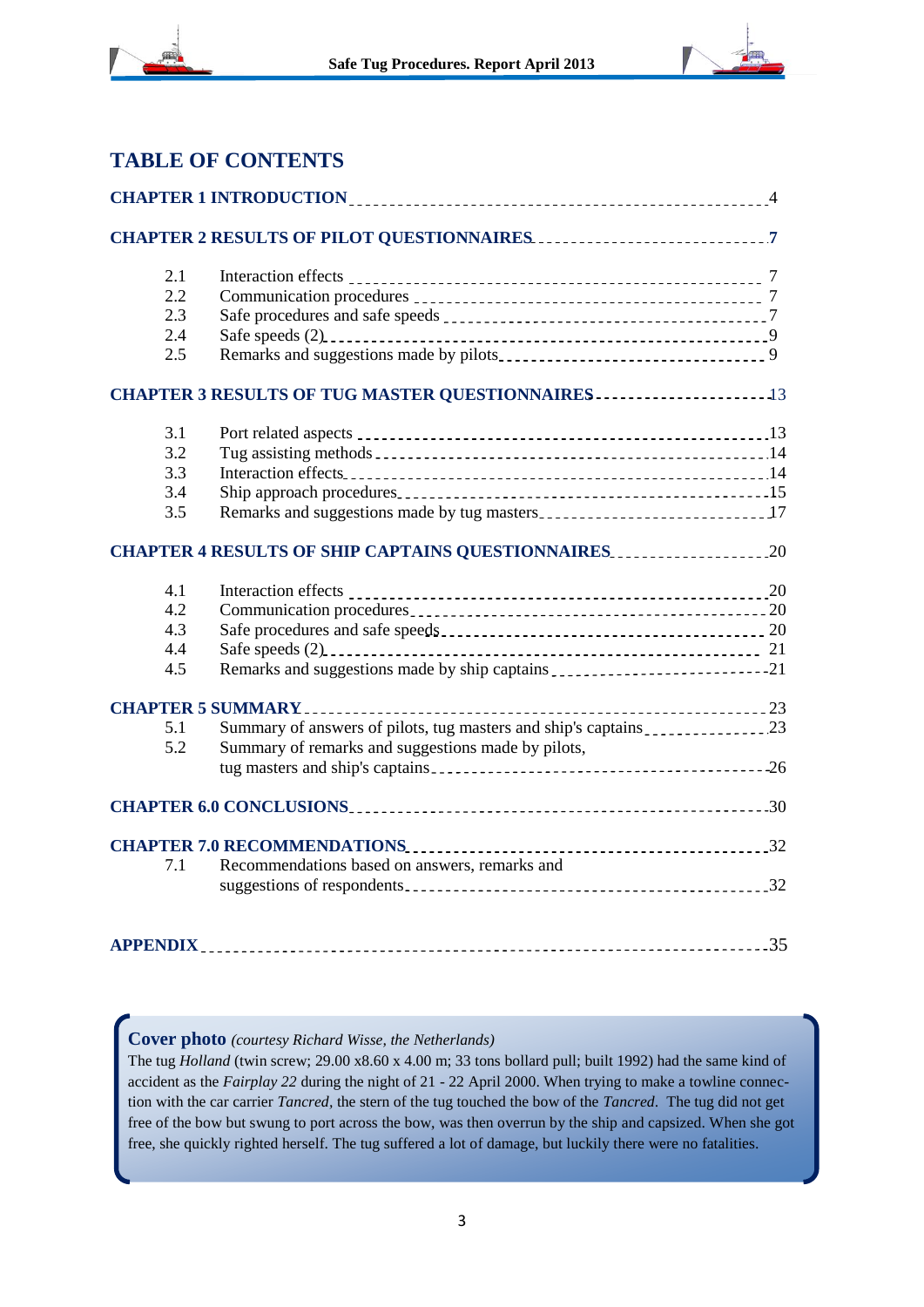

一篇

## **Report on Safe Tug Procedures**

## **Based on Pilot, Tug Master and Ship Captain Questionnaires**

## **Chapter 1 INTRODUCTION**

The Dutch Safety Board recently investigated an accident involving the harbour tug *Fairplay 22* at Hook of Holland, the Netherlands. The accident took place during stormy weather on the 11th November 2010. The tug, while trying to make a towline connection at the bow of the ferry *Stena Britannica,* was trapped under the bow and capsized. Tragically, the captain and engineer were drowned.

In the investigation report [1] high speed is mentioned as one of the main causes of the accident. Speed is known to be a crucial factor for bow tugs, particularly when securing. In Rotterdam a working group was formed to investigate what should be considered a safe speed and safe procedures for such operations. The members of the working group are:

Captain Henk Hensen FNI. Patron ITA; Master Mariner F.G.; Marine Consultant. Captain Daan Merkelbach FITA. Tug Master; Head QHSE Department; Nautical Manager. Captain Fred van Wijnen MNI. Master Mariner F.G.; Secretary NI Netherlands Branch.

To assist the initiative, three questionnaires were devised - for tug masters, pilots and ship captains. An example of the pilot questionnaire is shown in the Appendix, and the other questionnaires were similar but focussed on the specific professions.

The questionnaires were circulated to several maritime organizations around the world and published in *Seaways*, the journal of the Nautical Institute (NI), and on the websites of the NI and the International Tug masters Association (ITA).

Tug masters, pilots and ship captains did not just answer the questions posed, but also made a large number of remarks including suggestions to improve the safety of tug operations. These remarks and suggestions are presented and summarised separately.

The results of the completed questionnaires and the findings derived from them are presented in this report.

It should be borne in mind that the respondents included ship captains, pilots and tug masters, all with different backgrounds and experience, including familiarity with various tug types, experience of similar tugs used in different ways, and exposure to different tug operating modes for ship assistance - a complex entirety which resulted in a large variety in answers.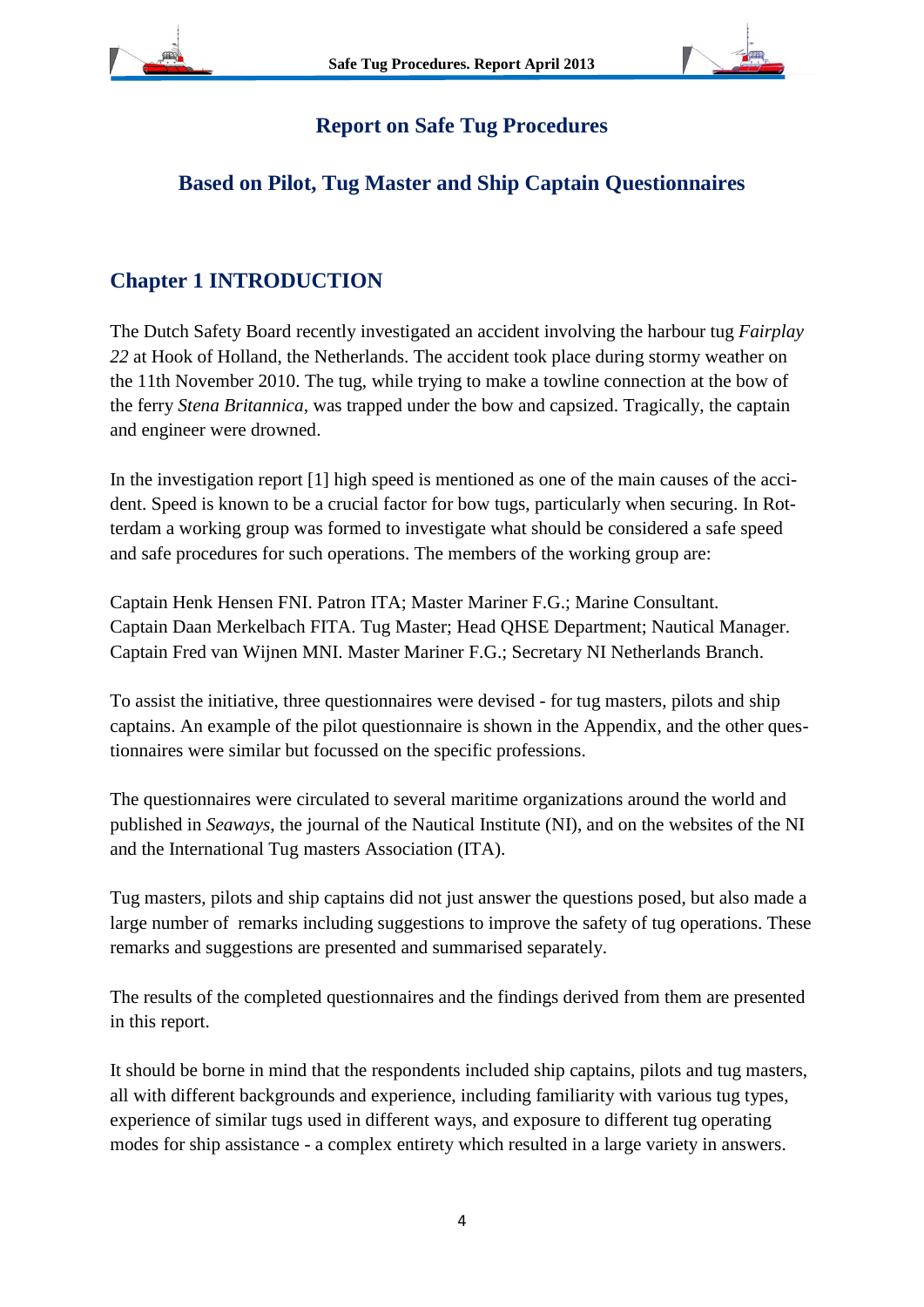



Nevertheless, the authors have attempted to evaluate those answers in such a way that lessons can be learned from them.

Approximately 160 pilots, tug masters and ship captains contributed by responding to the questionnaires. They have played a very valuable role in this attempt to improve the safety of tug operations, and the authors are very grateful for their contribution.

The authors are also grateful to Captain Alan Loynd, Managing Director of Branscombe Marine Consultants in Hong Kong and Chairman of the ITA, for reviewing the text.

Finally, it is the authors' hope that this report will create a better understanding of the risks involved in harbour towage and will contribute in improving safety of towage operations in ports and port approaches, and as such improve safety of shipping in ports.

Note: All speeds mentioned in this report are speeds through the water.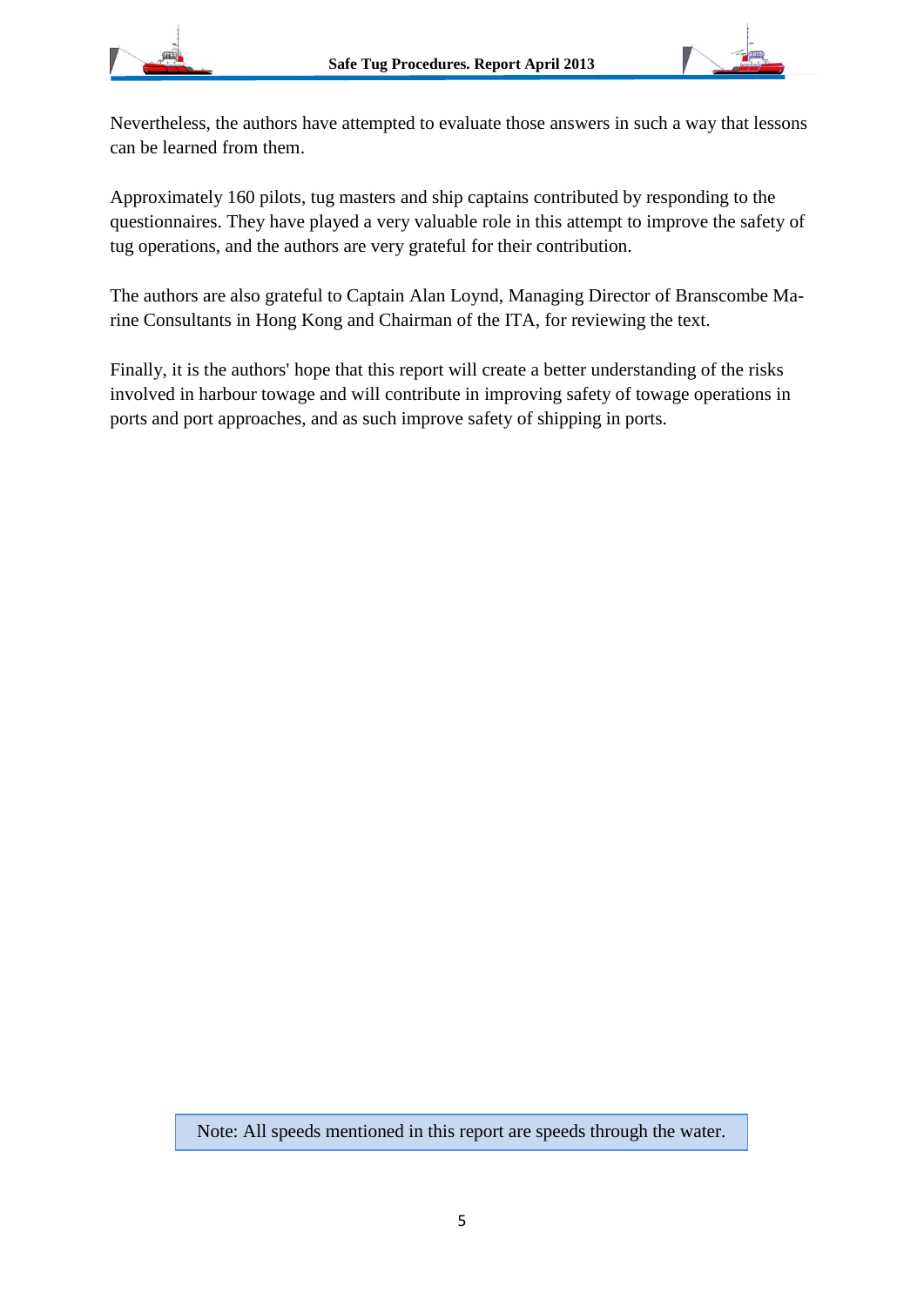



## **SECTION 1**

## **RESULTS OF QESTIONNAIRES**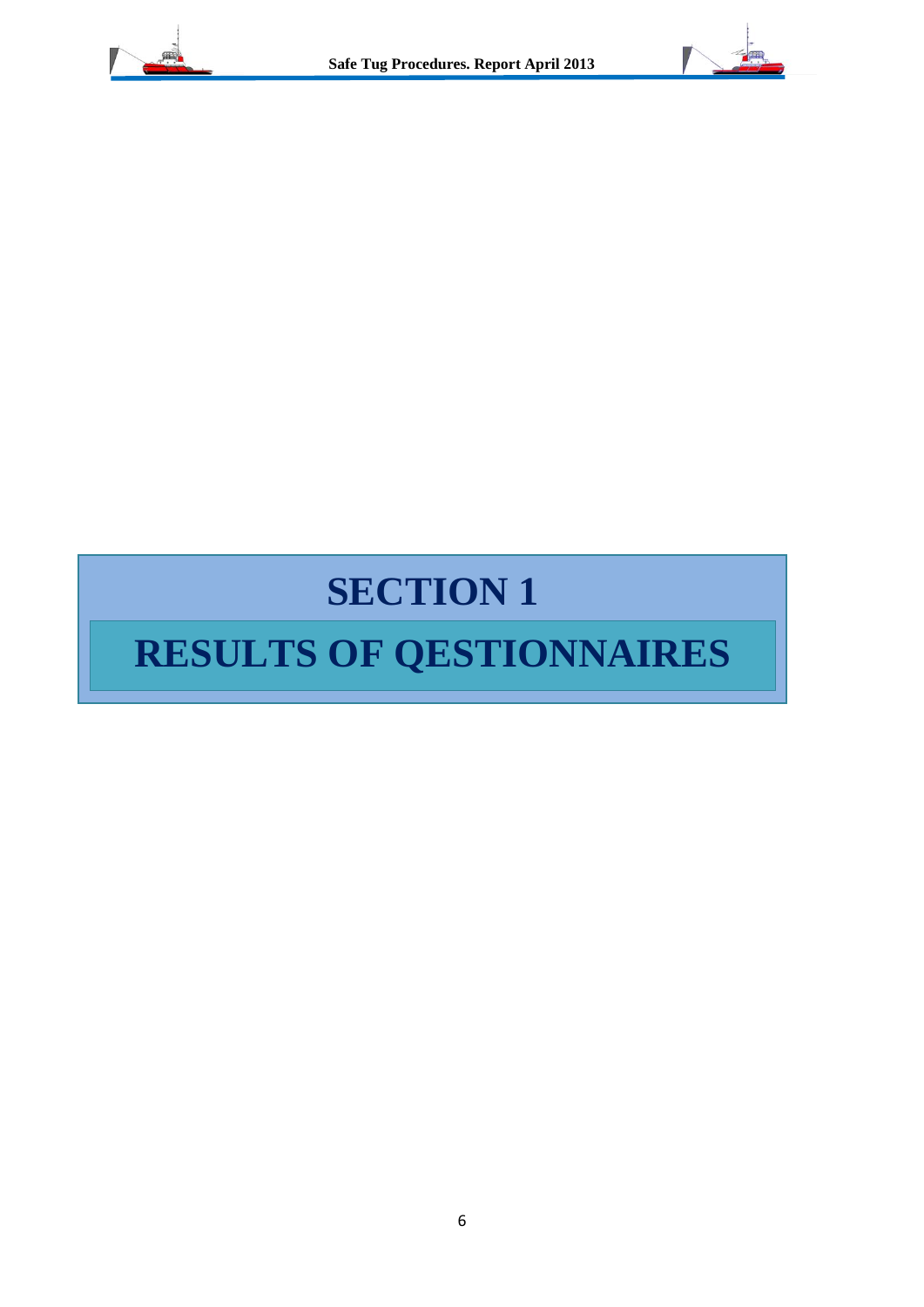

## **Chapter 2.0 RESULTS OF PILOT QUESTIONNAIRES**

## **2.1 Interaction effects**

- **All pilots** are aware of the risks of interaction effects.
- **All pilots** who answered the question say that interaction effects were included in their training.
- **55%** of the pilots report that interaction effects are not reproduced in a realistic way in manoeuvring simulators, while 15% say they are. It must be noted that pilots do not normally practise connecting tugs on simulators. In addition, simulators often use vector tugs which only represent tug forces.
- 25% of the pilots have had a critical experience with interaction effects.

## **2.2 Communication procedures**

- **All pilots** communicate with portable radio and VHF sets. Some also use the ship's whistle, hand whistle or mobile telephone in emergencies. A few pilots carry a spare radio set with them.
- **All pilots** communicate in the local language with tugs.
- 20% of the pilots using the local language translate their communication into English for the captain, while 55% say they will do so when applicable or when requested by the captain. 13% are from ports where English is the local language.
- **90%** of all pilots who are non-native speakers of the English language prefer that communication is done in the local language to avoid possible mistakes and errors.
- **Most pilots** communicate the necessary information to tug masters, some in more detail than others. Information generally includes speed, SWL of bollards, where to make tugs fast, what side alongside, and sea conditions.
- **65%** of the pilots exchange information about safe speeds with the tug masters, while others only do so when speed is too high (15%), and some do not do it at all (10%). In some ports, safe speeds have been agreed upon between pilots and tug masters.
- **55%** of the pilots prefer to instruct the attending bow tugs to approach the bow only when the ship's crew is ready to send a heaving line**.** 40% of the pilots have no preference or rely on the experience of the tug masters.

## **2.3 Safe procedures and safe speeds**

#### **2.3.1 Safe procedures**

- **55%** have safe procedures for securing tugs.
- **75% of the pilots** do not ask the captain to instruct the ship's officers to keep an eye on the tug(s) even when they might not be visible from the bridge, or they expect the crew to do so because it is good seamanship and should be a standard procedure on board. Some say all hands are too busy. Others trust the tug masters to report if necessary. On the other hand, some pilots think it is a good idea and say they will ask the captain to instruct his officers in the future.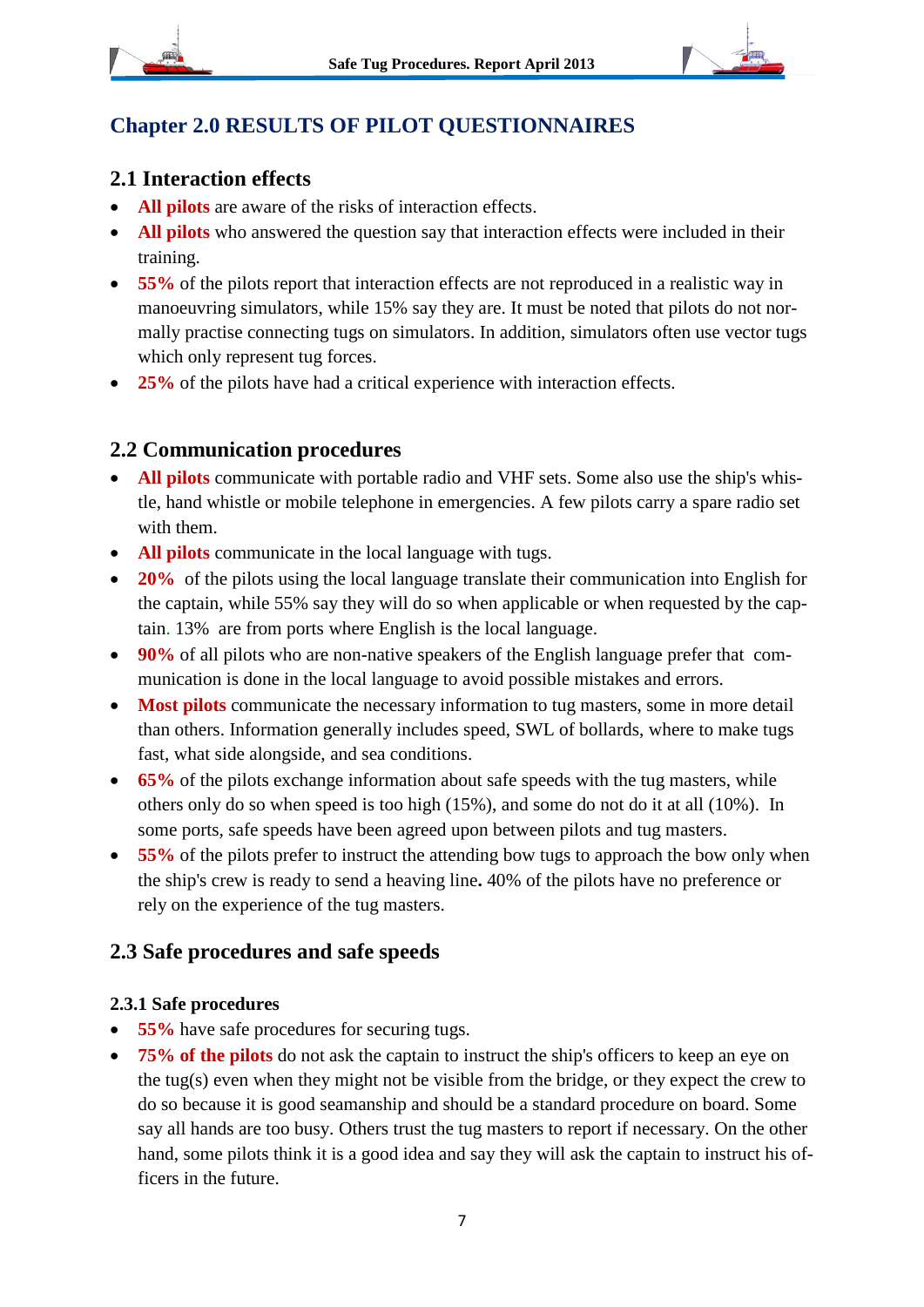

 **Almost all pilots** find that when tugs are making fast, the ship has to be on a steady course and tugs should be warned about engine manoeuvres.

#### **2.3.1 Safe speeds when making fast alongside**

 **6 knots or less** is considered a safe speed for tugs making fast alongside by **70%** of the pilots who answered the question. In addition, most pilots say it depends on the capabilities of the tugs.

**6 - 7 knots** is considered safe speeds for tugs making fast alongside by **20%** of the pilots.

**7 - 8 knots** is considered safe speeds for making fast alongside by **10%** of the pilots.

#### **2.3.2 Safe speeds when securing bow tugs**

- **6 knots or less** is considered a safe ship's speed for securing bow tugs by **87%** the pilots, of which one third considers less than 6 knots to be appropriate.
- **More than 6 knots** is considered a safe speed by **13%** of the pilots (highest speed mentioned is 7.5 knots).

The following points should be noted with respect to securing at the bow:

- For several pilots safe speed depends on tug type. For instance if 5 knots is mentioned as the safe speed in the port, then for tractor tugs a higher speed is considered safe. Conversely, if 6 knots is mentioned for tractor tugs, then 5 knots is seen as a safe speed for conventional tugs. One pilot considers the tugs of the Fairplay 20 series to have a safe speed of 4 - 5 knots.
- **Paying attention to the different tug types and weather conditions is very important.** Several pilots say that for safe speeds weather conditions, wind, etc. should be taken into account as well.
- Another important factor is the tug master: one pilot reported a tug master who insisted on 4 knots.
- A ship's Dead Slow speed is seen as a criterion by only one pilot.
- **Pilots often discuss safe speeds with tug masters.**
- In some ports it is rare to connect bow tugs on a line when ships have headway.
- **45%** of the pilots prefer that tugs approaching the bow to make a towline connection are visible from the bridge as long as possible, although several say it is not always possible with large container vessels.

#### **2.3.3 Safe Speeds when making fast at the stern**

- **6 knots or less** is considered by **45%** of the pilots as a safe speed for making fast at the stern.
- **6 - 8 knots** is considered by **42%** of the pilots as a safe speed for making fast at the stern.
- **More than 8 knots** is found a safe speed for tugs making fast at the stern by about **13%** of the pilots.
- It must be noted that the lowest safe speeds mentioned often refer to conventional tugs. For other tug types somewhat higher speeds are seen as being safe.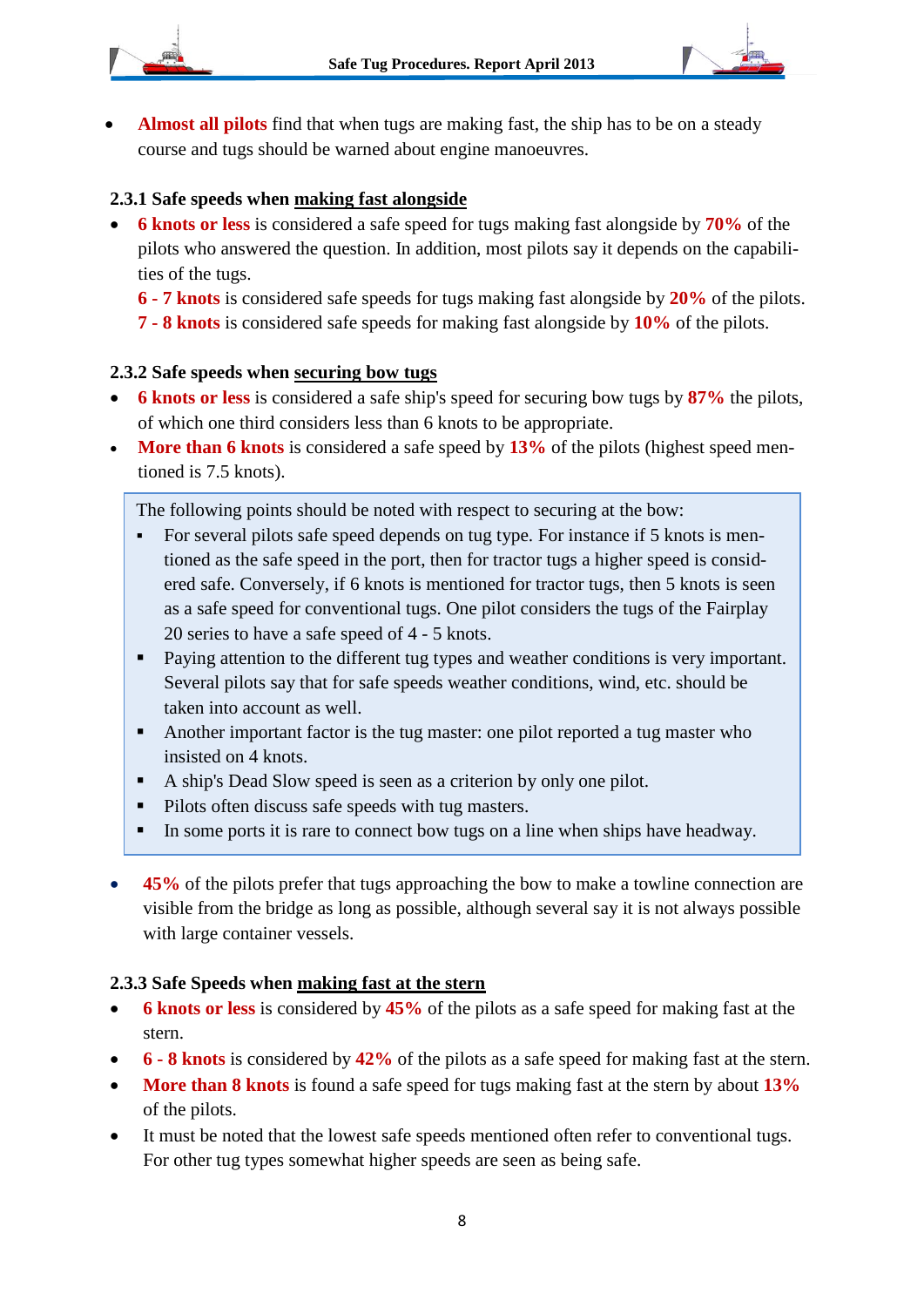

 $\frac{1}{2}$ 



### **2.4 Safe speeds(2)**

- **45% of the pilots** discuss safe speeds with the attending tugs. **20%** do it sometimes, e.g. when the ship has a high Dead Slow speed, or when ship's speed is more than 6 or 7 knots.
- **Most pilots** estimate ship's speed by GPS, or GPS and ship's log, taking into account the current.
- **60% of the pilots** will slow down, and most of them will tell the tug master not to approach when ship's speed is too high.

## **2.5 Remarks and suggestions made by pilots**

Pilots did not just answer the questions posed, but also made a large number of remarks including suggestions to improve the safety of tug operations. These remarks and suggestions are categorized below.

#### **2.5.1 Safe procedures and communications**

Following remarks and suggestions have been made by pilots regarding safe procedures and communications (par. 2.2 and 2.3):

- One pilot: the Port Authority and Pilotage Service have regular liaison meetings with tug companies and their tug masters, during which procedures are discussed and determined. However, a certain level of experience and expertise is assumed by all parties.
- Safe procedures from training and regular meetings between pilots and tug masters (3 pilots).
- See also Code of Practice for Ship Towage operations on the Thames: https://www.pla.co.uk/pdfs/maritime/CoP\_Ship\_Towage\_2010\_Web\_Version.pdf
- Day-to-day communication topics: Alert tug masters to problems e.g. high Dead Slow speed, deep draft, bollard SWL, poor seamanship on board, etc. Allow tug master to assess proposed tie up position e.g. with respect to flared stern, sunken bitts too low, etc. (1 Australian pilot)
- Brief tug master on berthing plan. Attention required to tow line particulars, incl. SWL, bollard strength, bollards clear of obstacles, crew to remain clear particularly when full tug power is used, intended use for tugs, crew to report any concerns to pilot (1 Australian pilot).
- Several pilots pay attention to SWL of bollards/bp of tugs and proper heaving lines.
- Safe procedures should be implemented on board all vessels (one pilot). This is common seamanship practice, however the art of seamanship is slowly but surely dying out on ships (1 pilot).
- Proper heaving lines are rare (one pilot); ship's crews often create unsafe situations (1 pilot)
- One pilot reports that the towline is not always placed as low as possible on the bollard which reduces SWL.
- If there are concerns about SWL of bitts and chocks, these should be discussed with the ship's captain.
- One pilot says the knowledge of ship's officers has declined dramatically.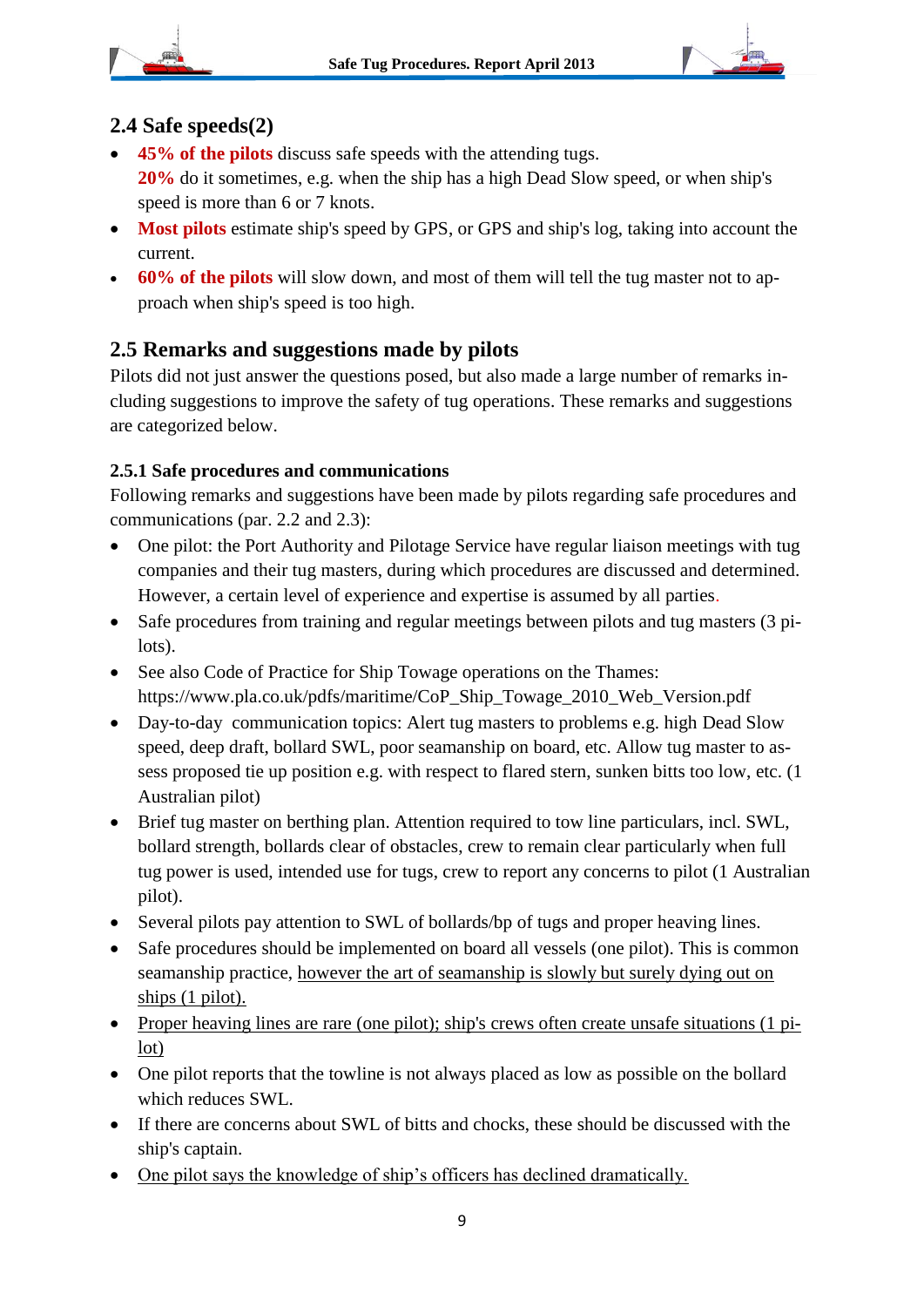



- It is pointless and dangerous for a tug to be close to the ship's bow if the crew are not ready.
- Tugs should not approach the ship head on, but to one side.
- The heaving line should be led from the centre lead to whichever side the tug is on.

It should be noted that several pilots complain about the lack of good experienced crews on board ships these days (see underlined sentences above).

#### **2.5.2 Reducing speed**

Regarding reducing speed (par. 2.4) pilots made following remarks:

- If speed is too high I refuse to let tugs make fast.
- I try to slow down by stopping engine frequently.
- Stop engine for as long as possible and, if there is sufficient (sea) room, use fishtailing with rudder.
- Slow down or abort approach.
- Immediately make a dramatic change in ship's engine settings or stop.
- Maybe there is a possibility to connect stern tug to reduce speed.
- Put wheel hard over several times and stop engine (kick ahead if necessary to maintain required heading).
- Slow down the ship. If necessary, stop engines and/or prepare anchors for letting go.
- Many container vessels have a Dead Slow speed of 10 knots or more. Very dangerous!!

#### **2.5.3 Safe speeds**

Pilots made following important remarks regarding safe speeds:

- Speed to be 6 kn.
- Some ports have a pre-agreed maximum speed of 6 knots, or 5 knots for bow-to-bow connection.
- Some pilots say that they usually reduce speed to 6 knots, while others trust the tug masters' insight.
- One pilot has the opinion that tugs should always approach from the side so they can judge the ship's speed more accurately, much better than when approaching from ahead.

#### **2.5.4 Additional remarks and suggestions regarding safe procedures.**

About 55% of the pilots had no further remarks or recommendations to make it safer to connect tugs at the bow than those mentioned at the relevant questions (see par. 2.5.1 - 2.5.4). Various additional remarks made by the remaining pilots are again of interest and concern various important issues:

#### Too high ship's speed

- Even if I tell the tug masters about speed and when to make fast, they make fast when they like, even when ship's speed is too high.
- I don't expect any tug master to make fast at speeds he considers unsafe.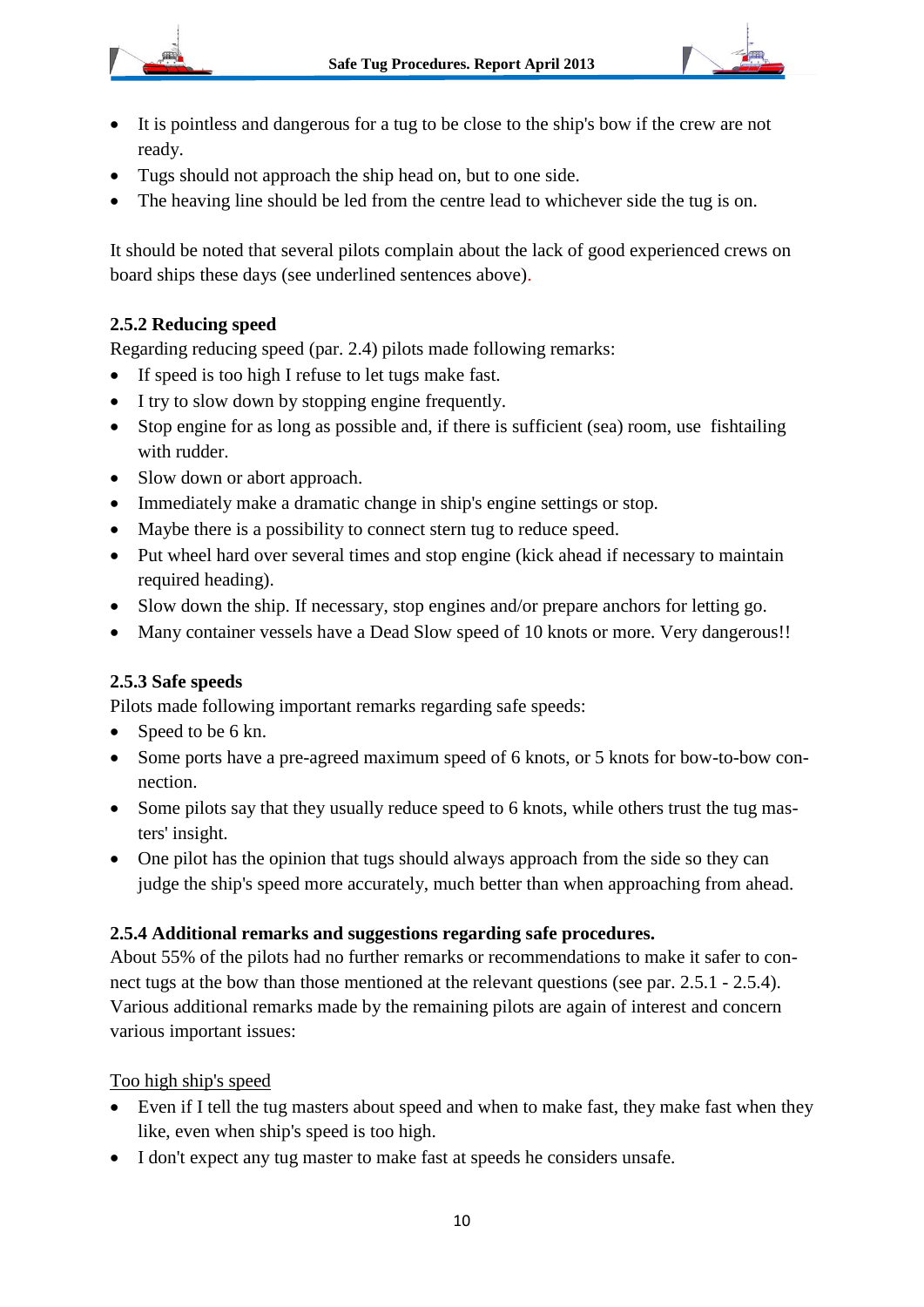

- Some (young) tug masters are too shy to say: SLOW DOWN. I WILL NOT CONNECT. Everything is on tape and after an accident the tug master can explain.
- No need to approach ships doing a high speed: they can be controlled easily and don't need the assistance of tugs; tugs cannot assist at high speed.

Communications and information exchange

- Better communication between pilot and tug. If I sometimes want to delay the securing of the tugs, the tug master is already making fast. I don't need them at 9 kn speed.
- Don't know if towing companies have guidelines for maximum speed to approach a vessel, depending on tug type, etc. Better communication needed between tug master and pilot about safe speed.
- Always discuss any manoeuvre with the tug skipper before starting. Have regular pilot/crew seminars.
- Tugs should never approach a ship before being in VHF contact with master or pilot.
- Good communication is very important. Tug master should inform pilot if he thinks speed is too high. Pilots should inform crew to use good heaving lines, to follow instructions from tug master, tell tug crew when the line is on the bollard and keep the pilot informed.
- More and better communication and never assume!!!
- Clear and proper communication! Use line throwing guns on (bow) tugs. Use standard communication phrases for tugs and pilots. Have proper emergency communication procedures in case of communication breakdown (e.g. VHF failure) like in Rotterdam.
- Tug master should keep the pilot informed about what is going on. A camera at the bow is another possibility.
- Tugs should be on time. If not, inform pilot so he can slow down.

Safe procedures for connecting and releasing

- Use line throwing guns, so tug can stay out of danger zone while connecting.
- Too often tow lines are caught in tug propellers when tugs are released on ships making way. With respect to this one pilot gives several recommendations.
- When letting go the towline of a stern tractor tug, instruct crew to lower towline and messenger slowly on the tug, to keep it out of the thrusters.
- In the future I will have a final check whether the crew is ready before the tug is approaching.
- Tug should always have enough reserve power to escape. The use of proper heaving lines prevents the tug approaching too close to the bow. Make ship captains aware of the danger for tugs when making fast.
- Tugs should never secure when sailing astern, as with the ASD-tug `Fairplay 22', if the tug is not able to stay safely in that position.
- In case wave height has a large influence on tug manoeuvring when approaching the bow, make it possible to pass towlines inside the port area; pass heaving line from the forward panama fairlead to the tug when sea conditions improve and allow.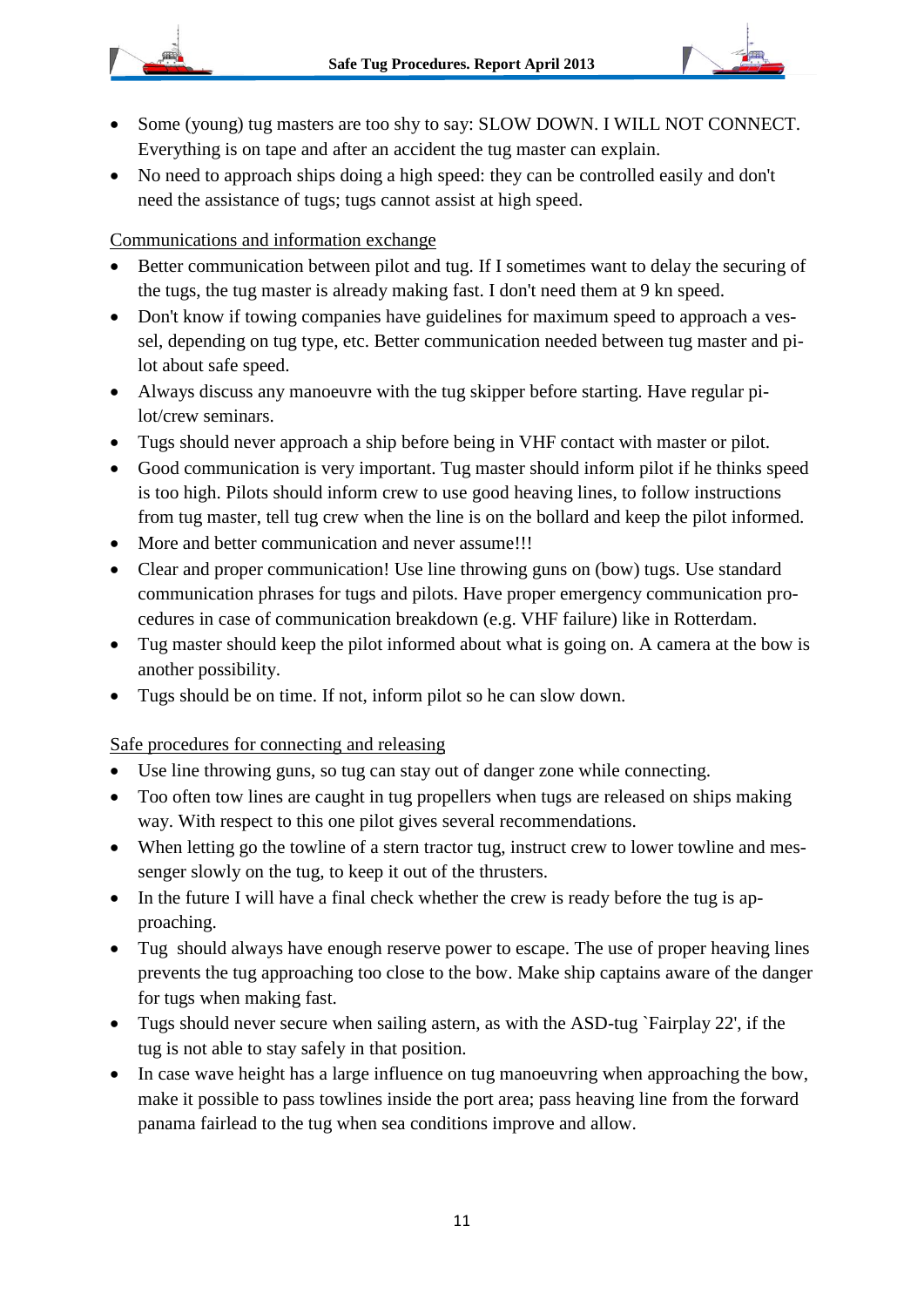

- We often use conventional tugs to make their bow fast to the ship's bow. This procedure is done when a vessel must back out of a berth. Before the vessel develops sternway, the tug is released. The tug will convey to the pilot whether there are any obstructions.
- Don't approach bow to bow, but from the side, and get the ship's crew to run the heaving line from the shoulder to the centre lead.

#### Training

• Better training of tug masters, with focus on PEC holders with limited training and less experience in tug use. More training for deck crew on this specific issue.

#### Finally

 Set up an international incident/accident database. Set up Formal Safety Assessments. Use Failure Mode & Effect Analysis for tugs to avoid single point failures, especially at the design stage. All to avoid possible catastrophic failures for the forward tug.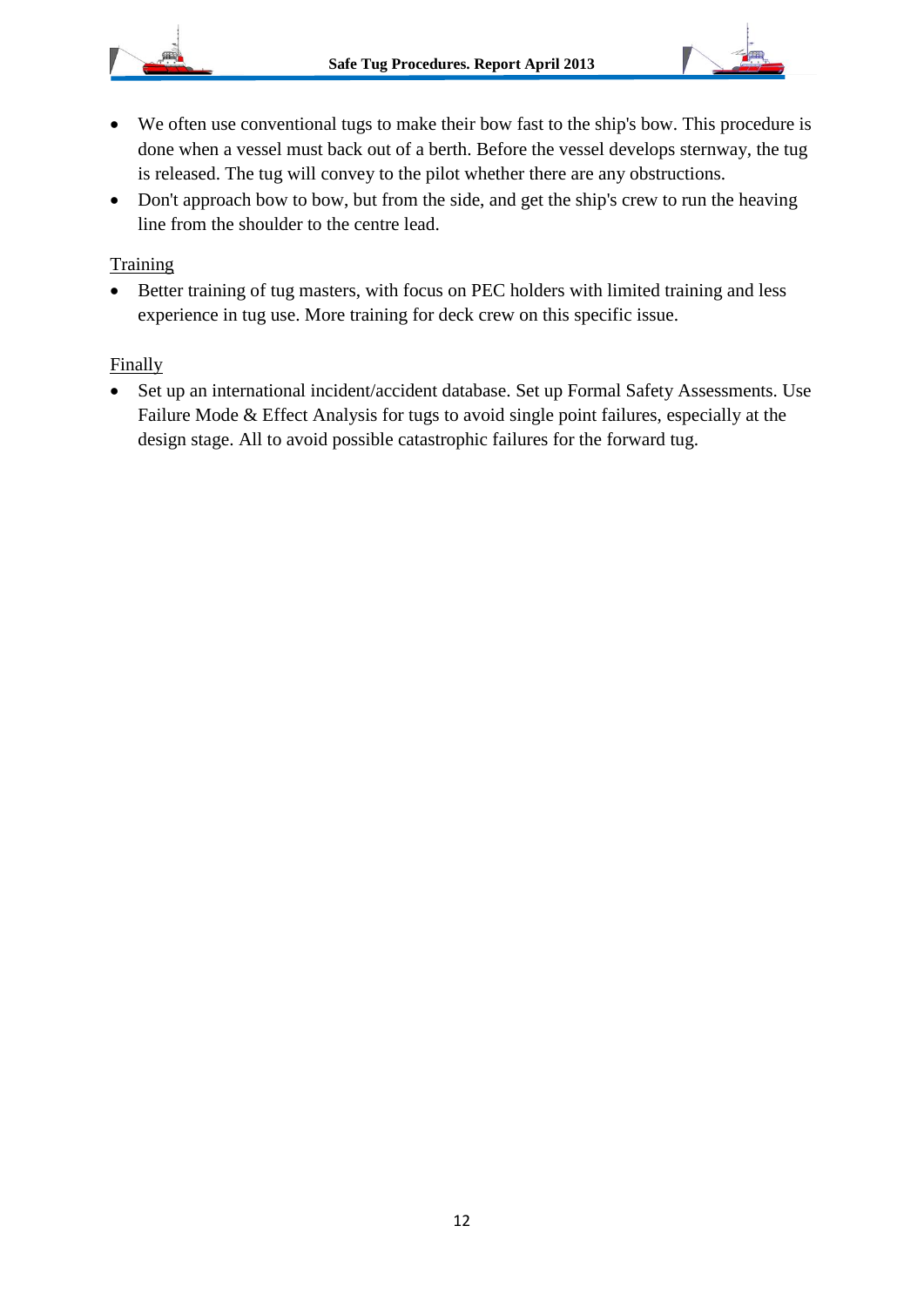

有用



## **3.1 Port related aspects**

#### **3.1.1 Tug types**

The tug masters who responded operated the following tug types:

**15%** of the tug masters operated a **Voith Schneider** tug; **57%** an **ASD-**tug operating over the bow; **13%** an **ASD-**tug operating over the stern, as a conventional tug; **12%** an **ATD** (azimuth tractor tug); **3%** a **ROTOR** tug.

- **Almost all** tugs have a towing winch, except for one ASD-tug.
- **Two tugs**, one Voith Schneider and one ASD, use ship lines as well as tug lines. All others use only tug towlines.
- **Nearly all tugs** use heaving lines for passing a towline, but three do not.

#### **3.1.2 Port regulations for maximum speed**

- **50%** of those who replied have a maximum speed regulation in their port, either advised or regulated by guidelines or as common practice.
- About **20%** of the tug masters did mention the maximum speeds in their ports: **6 knots** is normally maximum speed, although lower speeds of **2 - 5 knots** can also be found as well as a very few ports with **7 or 8 knots** as maximum speed.

#### **3.1.3 Towage companies' regulations for maximum speed**

- 42% of those who answered this question (which is 80% of the tug master respondents) have maximum speed restrictions or speed guidelines.
- Some tug masters did mention the maximum speeds: **6 knots** is mentioned mostly, with a very few extremes of **2 knots** and **8 knots**. **11 knots** for escorting.

#### Note:

It should be noted that 6 knots maximum speed can be problematic for certain ASDtugs. If they are not equipped with speed modulating clutches it is about the minimum ahead speed with propellers clutched-in. This means that when speed of 6 knots has to be increased rpm should be increased, but when tug speed of 6 knots has to decrease the thrusters must be angled outwards to reduce forward thrust. This results in a rather unstable speed and is therefore risky when close to a ship's bow or bulb.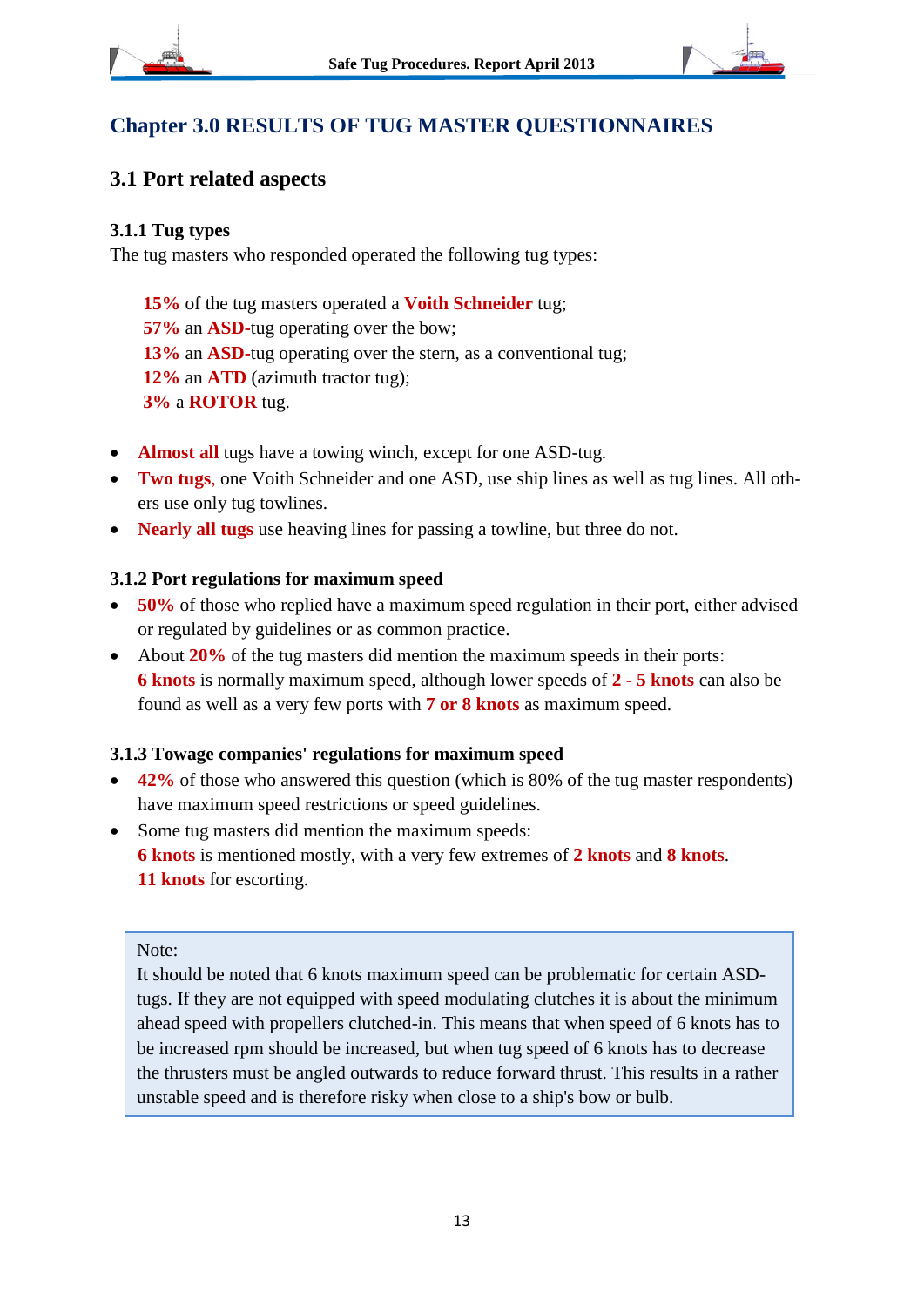



## **3.2 Tug assisting methods**

#### **3.2.1 Operating mode**

 **Almost all tugs** operate at the ship's side and tow on a line fastened on the ship's bow or stern.

#### **3.3 Interaction effects**

- **All tug masters** are aware of interaction effects between tug and ship.
- 20% of the tug masters were not instructed or trained about interaction effects. This is alarming as most of them serve on ASD-tugs which operate as conventional tugs.
- **25% of the tug masters** found that interaction effects were reproduced in a realistic way in the simulator, while almost **40%** said that this was not the case.

#### Note:

It depends on what simulator institute has carried out the training. Implementing interaction effects in a simulator is very complicated. Some simulators may not have interaction effects implemented, others in an approximate way only and a few in a more sophisticated way.

• Nearly 30% of the tug masters, across all tug types, had critical experiences with interaction effects.

Tug masters cope in different ways with interaction effects, depending on tug type. An overview of how they avoid critical situations is given below by tug type:

Voith Schneider tug

- Operate at a safe speed before starting the approach.
- In case of problems steer away from ship and start again.
- Anticipate, never oversteer, and gently overcome the interaction effects.
- Avoid interaction effects as much as possible.

ASD-tugs operating over the bow

- Be aware of interaction effects and keep away from risky areas such as the low pressure field near the bulb.
- To do this requires experience and knowledge of interaction effects. But even then you can get caught occasionally in a dangerous situation.
- Speed should be such that the tug has enough reserve power and can steer away from a dangerous situation.
- Through training, discussions among tug masters, and the literature you can learn about interaction effects and how to avoid critical situations.

ASD-tugs operating as conventional tug

- Stay out (of risky situations).
- Knowledge of conventional towing is very important.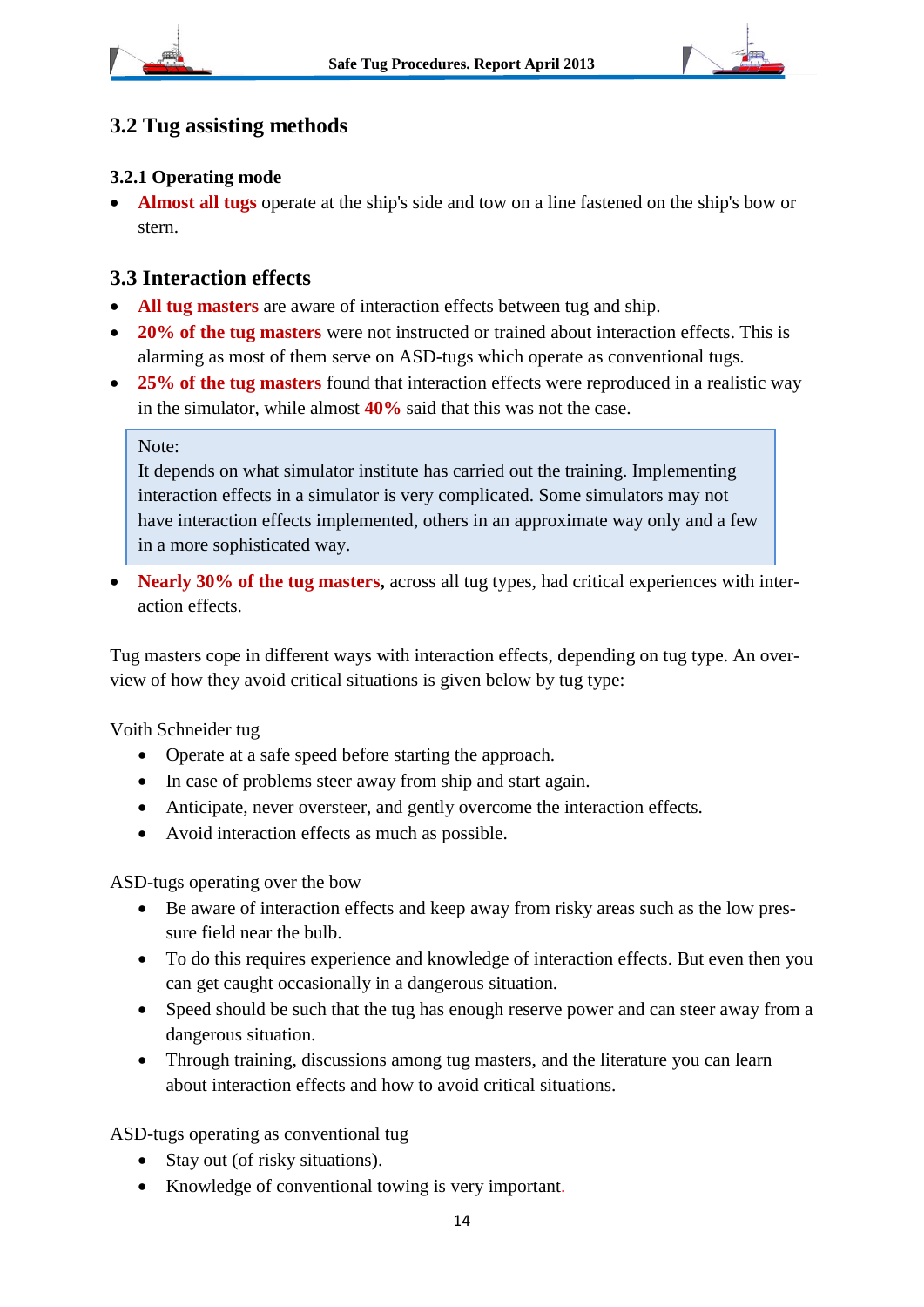



ATD- tugs

- Training is needed to be able to anticipate interaction forces and turning moments; handle the tug in a safe way to cope with interaction effects.
- Wait until speed reduces and refuse to put tug in a dangerous situation.

#### ROTOR tugs

 Stay out of risky situations and react depending on the interaction effects. Reposition if necessary.

### **3.4 Ship approach procedures**

#### **3.4.1 Communications**

 Communication between tug master and pilot is in almost all cases carried out by VHF. In general, relevant information for connecting the tug (s) is communicated.

#### **3.4.2 Speed estimates**

 Speed is estimated in different electronic ways, particularly by GPS and often by AIS. A very few respondents estimate the speed simply by experience.

#### **3.4.3 Language**

 **Tug masters** in non-English speaking ports prefer the local language for communicating with the pilot.

#### **3.4.4 Safe speeds for making fast alongside**

Various factors are mentioned in determining safe speeds, including tug type, securing position, bow or stern flare (more flare = lower speed), tug against hull or running free, etc. Below is an indication of the safe speeds mentioned:

- **6 knots or less** is regarded as safe speeds by 47**%** of the tug master respondents who answered this specific question.
- **6 - 7 knots** is regarded as safe speeds by **15%** of the tug master respondents.
- **7 - 8 knots** is regarded safe speeds by **22%** of the tug master respondents.
- **Maximum speed mentioned is 10 knots**, although one tug master answered that 10 12 knots is common for his port. These high speeds all apply to ASD-tugs operating over the bow.
- Sometimes safe speeds are related to a **percentage of maximum tug power**.

#### What to do if speed is too high for masking fast alongside

- **Almost all tug masters** will inform the pilot and will not connect if speed is too high.
- **A very few tug masters** will make fast at the upper range of tug's speed due to the large tide in the narrow approach channel to their port.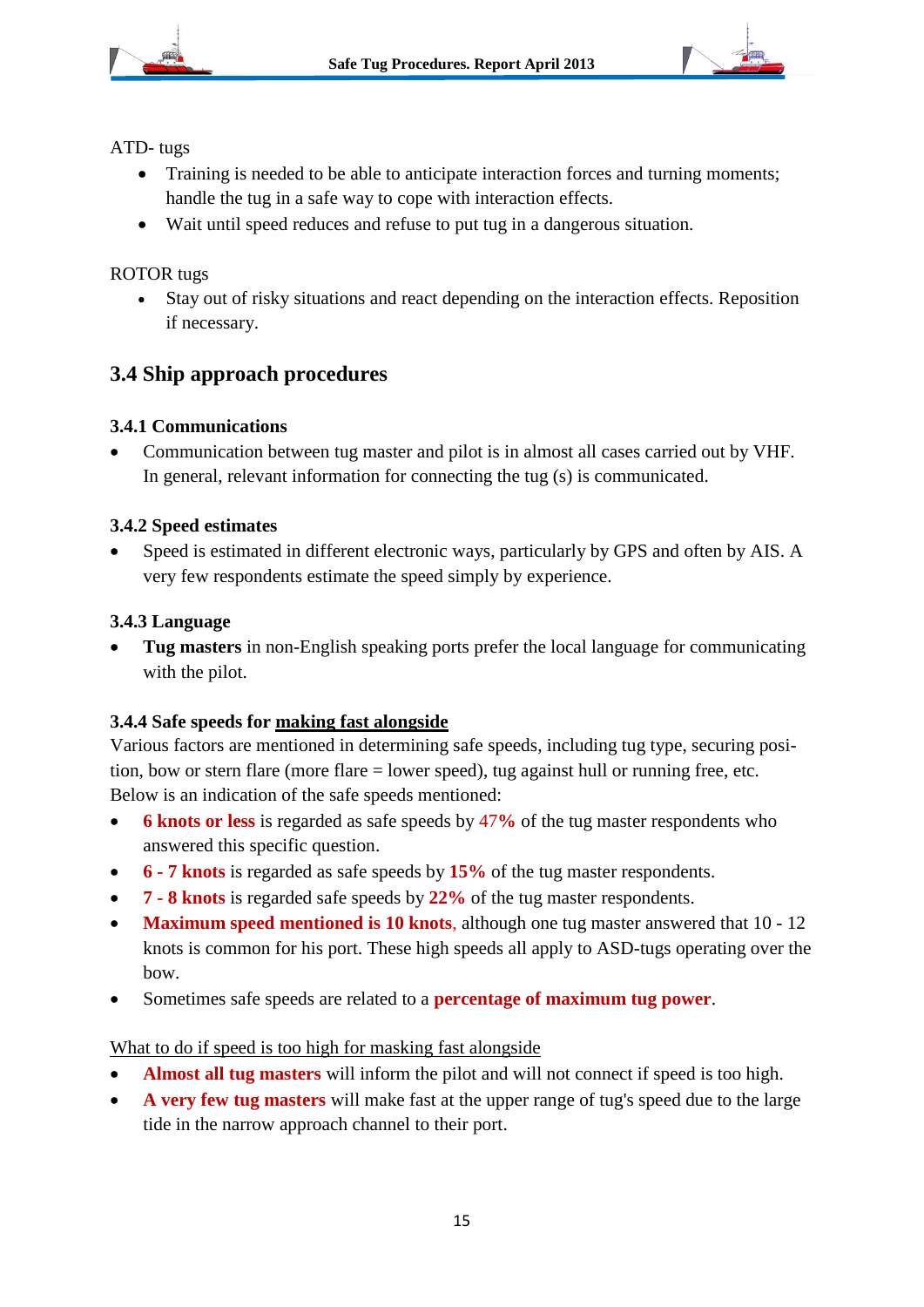

#### Approaching the ship if the tug has to make fast alongside

 **Most tug masters** will keep pace with the ship and move in, and some will approach the securing position from behind at a faster speed than the ship.

## **3.4.5 Safe speeds for making fast at the bow of a container ship**

- **6 knots or less** is seen as a safe speed by **68%** of the respondents, including all the tug masters operating ASD-tugs as a conventional tug. The lowest speeds mentioned are 3 - 4 knots.
- **6 - 8 knots** is seen as a safe speed by **20%** of the tug masters. This includes mainly masters of Voith Schneider tugs, ASD-tugs operating over the bow and ROTOR tugs. Tug masters of the ROTOR tugs mentioned the highest speed.
- Sometimes safe speeds are related to a **percentage of maximum tug power**.

See also the note at section 3.1 about the critical 6 knots speed for certain ASD-tugs.

### What to do if ship's speed is too high for making fast at the bow

If ship's speed is too high **all tug masters** will not connect and/or inform the pilot.

### The approach when making fast to the bow of a containership

- **45%:** keeping pace with the ship and steering slowly towards the bow. This approach manoeuvre is independent of tug type or operating mode.
- **13%:** wait right in front of the ship till the ship comes closer and then manoeuvre towards the bow. This approach is mentioned by tug masters who are NOT operating an ASD-tug in the conventional way.
- **19%:** wait in front of the ship and somewhat to port or starboard, which is less risky than the foregoing method. This approach is also mentioned by tug masters who are NOT operating an ASD-tug as a conventional tug.
- **15%:** overtake the ship and manoeuvre carefully towards the bow. This is mainly used by ASD-tugs that operate as a conventional tug.
- **A very few** tug masters use various approach manoeuvres and one uses a rocket gun.

## Preferred location for picking up the heaving line at the bow of a container ship

- There is a large variety of answers. Some tug masters prefer to keep all options open depending on the situation, and one manoeuvres his tug to a position where he can see the flat ship side.
- Several tug master answer that they pick up the heaving line on the lee side. One picks up the heaving line at the windward side.
- Preferred positions are directly in front of the ship and forward near the shoulder. The latter is favoured by ASD-tugs operating in the conventional way.
- **20%** say they pick up the heaving line at the most forward position.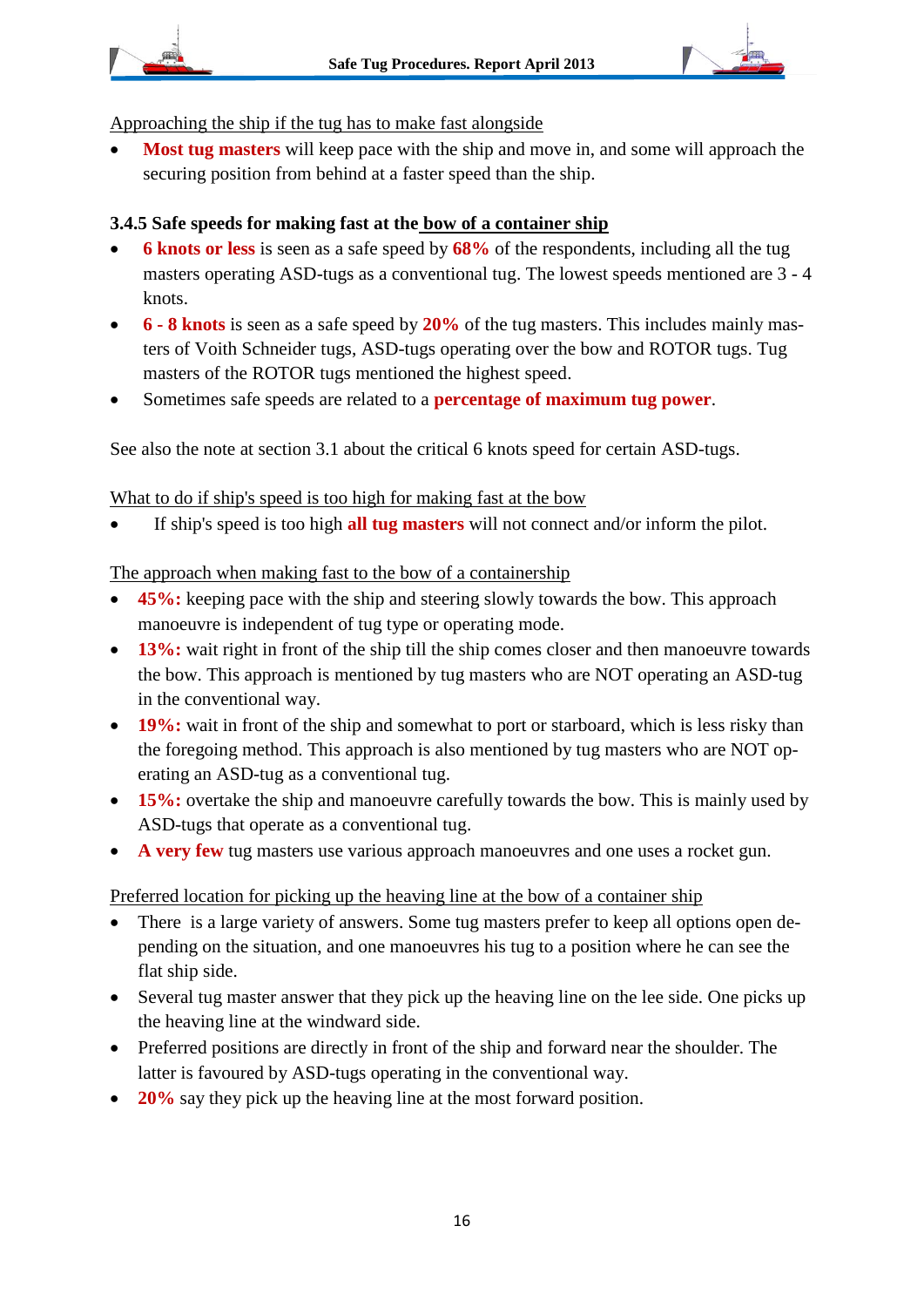



#### **3.4.6 Safe speeds for making fast at the bow of a loaded tanker or bulk carrier**

- **6 knots or less** is considered as safe speed by almost **80%** of the tug masters.
- **6- 8 knots** is considered as safe speed by **11%** of the tug masters, mainly of ASD-tugs operating over the bow
- Sometimes safe speeds are related to a **percentage of maximum tug power**.

#### What to do if ship's speed is too high for making fast at the bow

 If ship's speed is too high all tug masters will not connect and/or inform the pilot, or wait until the ship slows down.

The approach when making fast to the bow of a bulk carrier or tanker

- **50%:** keeping pace with the ship and steering slowly towards the bow. This approach manoeuvre is independent of tug type or operating mode.
- 12%: wait right in front of the ship till the ship comes closer and then manoeuvre towards the bow. This approach is NOT favoured by tug masters of ASD-tugs that operate as a conventional tug.
- **20%:** wait in front of the ship and somewhat to port or starboard, which is safer than the above manoeuvre. Also this approach is NOT favoured by tug masters of ASD-tugs that operate as a conventional tug.
- **16%:** overtake the ship and manoeuvre carefully towards the bow. This is mainly used by ASD-tugs that operate in the conventional way.

Preferred location for picking up the heaving line at the bow of a loaded tanker or bulk carrier

- There is again a large variety of responses. Some tug masters answer that it depends on the situation, while one tug master manoeuvres his tug to a position where he can see the flat ship side.
- Several tug masters answer that they pick up the heaving line on the lee side. There is, however, one who picks up the heaving line on the windward side.
- There is more preference for a position near the shoulder. This applies in particular to ASD-tugs operating in the conventional way.
- **16%** say they pick up the heaving line at the most forward position.

#### **3.4.7 Approaching the stern of a ship to make fast**

 Various answers are given, but most tug masters stay out of the propeller wash when approaching the stern.

## **3.5 Remarks and suggestions made by tug masters**

Tug masters did not just answer the questions posed, but also made a large number of remarks including useful suggestions and recommendations to improve the safety of tug operations. They are categorized below.

#### **3.5.1 Speed estimates**

Regarding speed estimates (par. 3.4.2) following remark has been made by a tug master: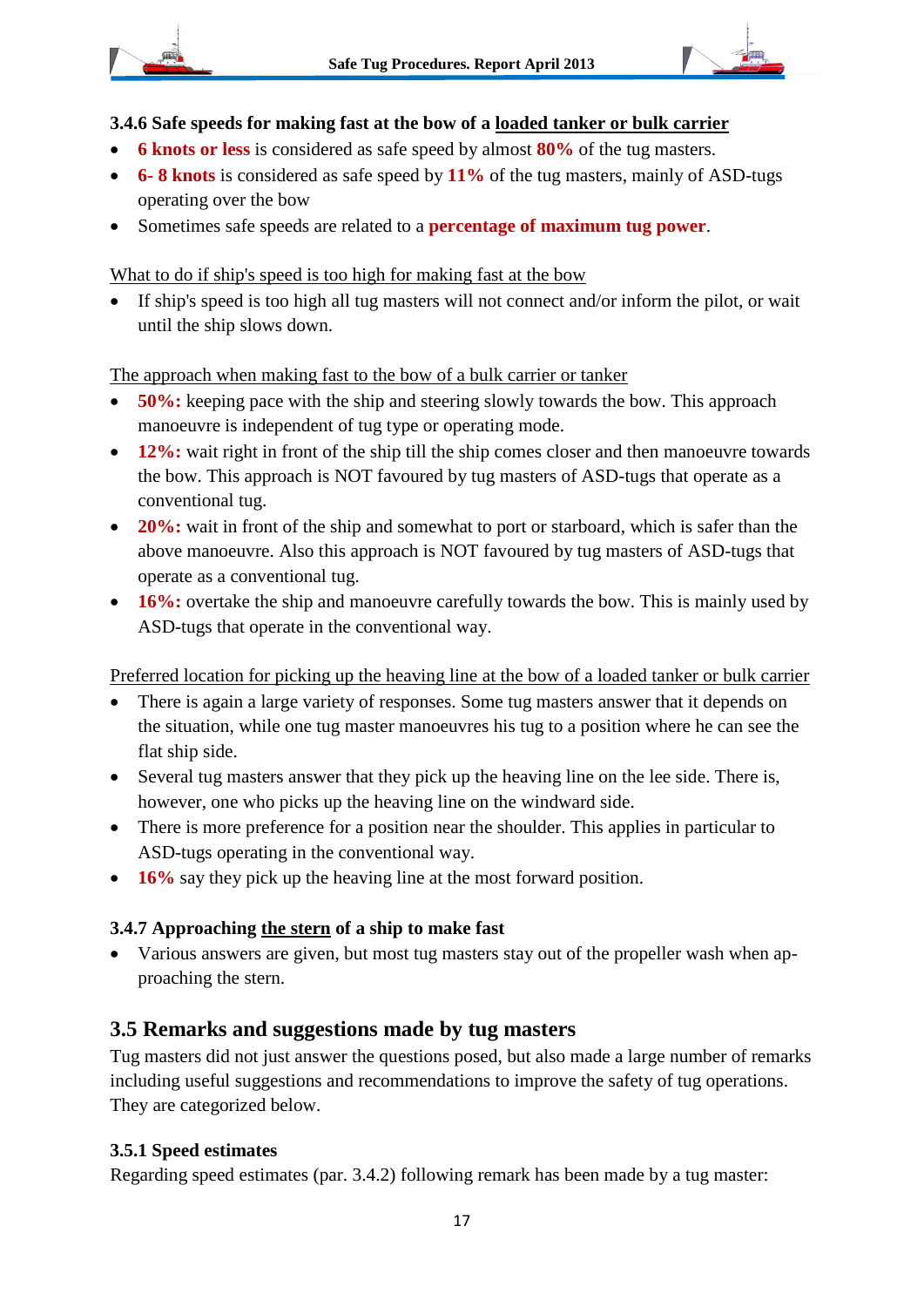



 With matching ship's speed, it is clear what safety margin you have with respect to tug power.

#### **3.5.2 The approach when making fast to the bow of a containership**

The few remarks made by tug masters regarding this issue (par. 3.4.5) are the following:

- Keeping pace with the ship allows you to feel the pressure wave.
- The pressure wave (in front of the bow) gives the tug additional speed. Be aware.

#### **3.5.3 The approach when making fast to the bow of a bulk carrier or tanker**

A remark from a tug master regarding this issue (par. 3.4.6) is mentioned below*:*

 Overtaking the ship and then manoeuvring carefully towards the bow is acceptable, but keep clear of the pressure wave near the shoulder.

#### **3.5.4 Further remarks and suggestions**

Tug masters made a large number of additional remarks, suggestions and recommendations particularly with respect to safe tug procedures. They are categorized below by tug type and are again of interest.

#### Voith Schneider tugs

- Safe ship's speed, skilled captain and proper communications are crucial factors.
- Good training is essential.
- Ship crew should be ready with heaving line.
- When connected ship's speed will increase; carefully monitor changes to ship's speed.
- Tug-ship contact near shoulder is ok, but tug-ship contact further forward is dangerous.

#### ASD-tugs operating over the bow

- With respect to training and tug knowledge:
	- $\triangleright$  Compulsory simulator training for all tug masters is a must, as well as certification of tug masters; it will make tug operations safer.
	- $\triangleright$  Know your tug, the capabilities and limitations, the local conditions and the interaction effects. Tug master skill and ship's speed are key elements.
	- $\triangleright$  Training on interaction is a must.
- With respect to speed:
	- $\triangleright$  Know the speed, ask the pilot/ship's captain to slow down if speed is considered too high.
	- $\triangleright$  Always keep enough reserve power in order to be able to drive out of danger.
	- Towing companies and harbour authorities should set maximum speed for bow-tobow operations.
	- $\triangleright$  Pilot organisations, port authorities and towing companies should set a maximum speed.
	- $\triangleright$  Maximum 6 knots is safe.
	- $\triangleright$  Do not be afraid to ask pilot to slow down if speed is considered too high.
	- $\triangleright$  The slower the safer.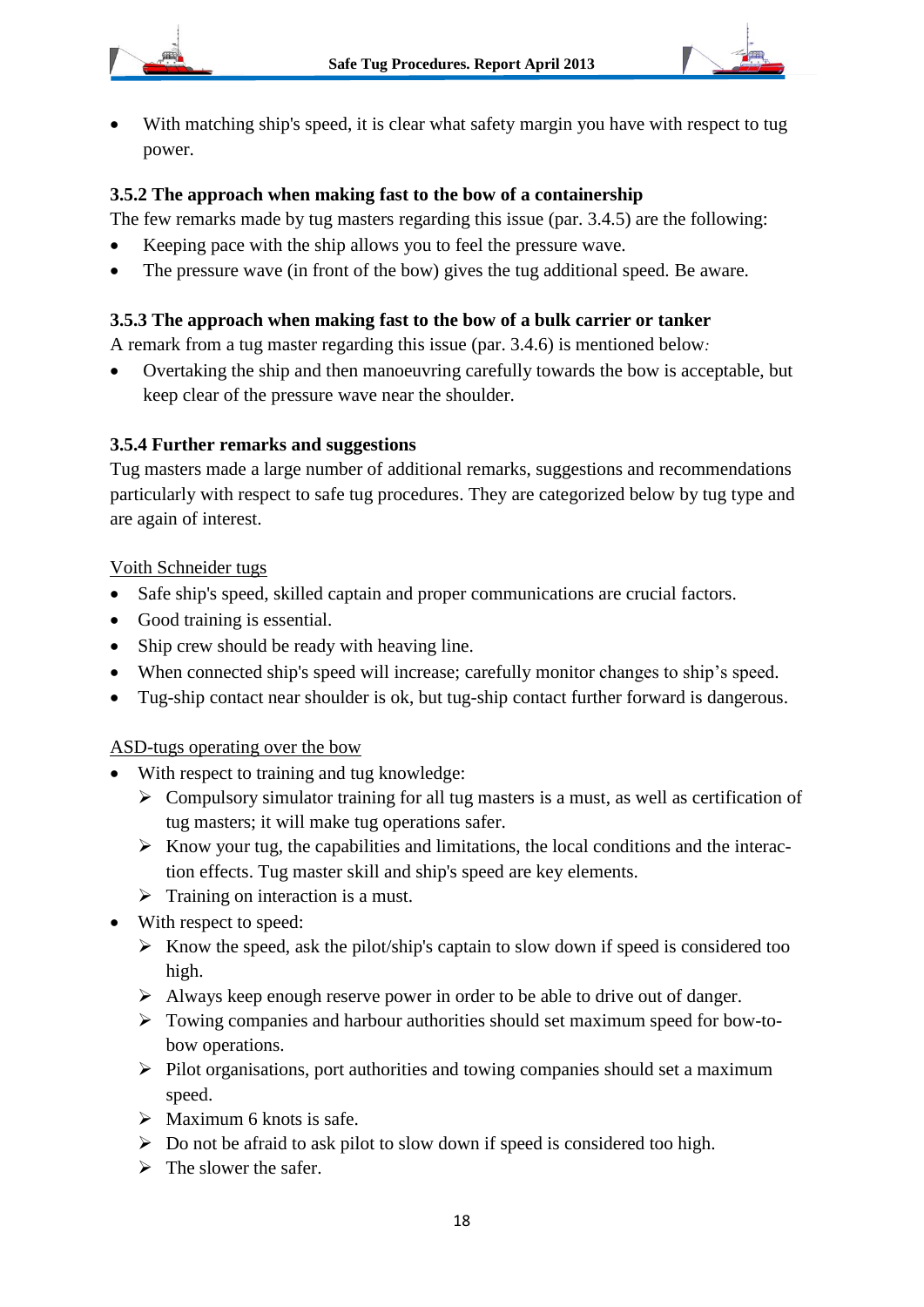

- $\triangleright$  Patience is a virtue.
- With respect to safe tug operations:
	- $\triangleright$  Why bow-to- bow? Use only tractor tugs.
	- $\triangleright$  Why on the bow and not push-pull, which is much safer?
	- Read Henk Hensen's `Bow tug operations by Azimuth Stern Drive tugs'.
	- $\triangleright$  Keep distance and use line thrower.
	- $\triangleright$  Safe speed to be based on what speed a tug master can drive his/her tug in a controlled manner (particularly going astern for bow-to-bow) on one engine. Once this speed is established for the specific tug, prevailing conditions and competency of the tug master, I recommend taking one knot off the figure and we are getting close to determining the safe connection speed.
- With respect to communications:
	- $\triangleright$  Communicate with pilot.
- Various:
	- $\triangleright$  Do not oversteer when waiting in front of the ship.
	- When vessel swings, first push her round before connecting.
	- $\triangleright$  Never connect side tugs before front tug is connected so it can run along the side in case of engine failure.
	- $\triangleright$  We have problems with vessel crews not using heaving lines; so we need to wait in a critical position before an appropriate line is presented. Safe use of tugs and how to (dis-)connect properly should be part of the SMS!!
- Finally:
	- $\triangleright$  Speak up if you dislike a job, situation or pilot.

#### ASD-tugs operating over the stern

- Proper simulator training and refresher courses are absolutely vital.
- Some ASD-tugs are not suitable for operating bow-to-bow.
- Knowledge of towing in the conventional way is being lost and this can be dangerous.
- Planners must know tug's limitations.
- Designate a maximum speed, and send tug masters for training.

#### ATDs

- Training is needed, including knowledge of interaction effects.
- Push-pull is safer.
- Always be aware that pilots are not familiar with tug types, and you are in command of the tug, not the pilot
- Vessel crew has most difficulty in getting the heaving line on the tug, due to lack of seamanship of crew and improper heaving lines.

#### ROTOR tugs

• Approach from side to estimate ship speed and have spare power available.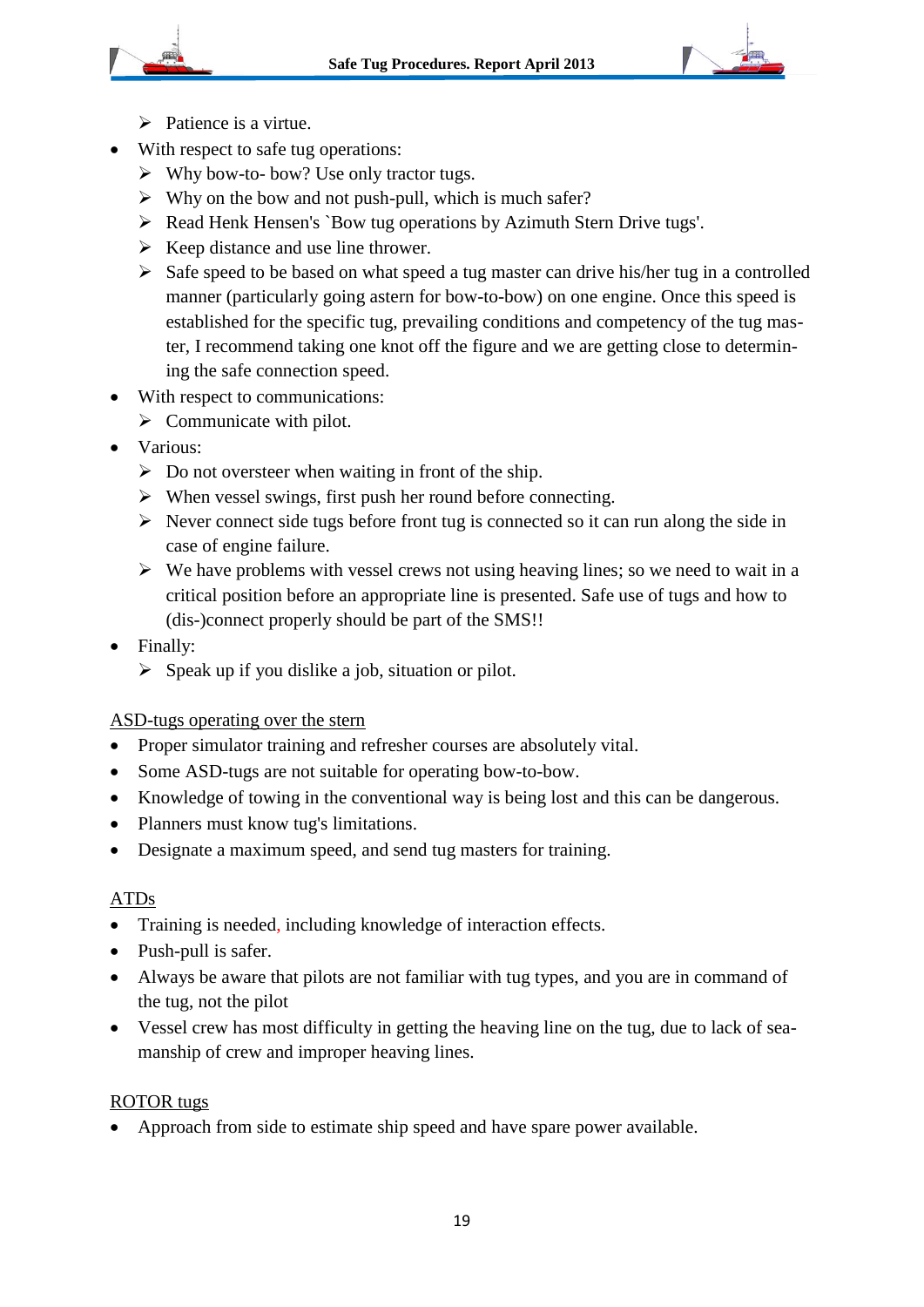

## **Chapter 4.0 RESULTS OF SHIP CAPTAINS QUESTIONNAIRES**

## **4.1 Interaction effects**

- **All captains** know about interaction effects and are aware of the risks of interaction on tugs operating in close proximity to ships.
- **All captains** say that interaction effects were part of their training.
- **Some of the captains** trained on a simulator say that interaction effects are implemented in a realistic way, while others say that this is not the case.
- Some captains (40%) have experienced interaction effects.

### **4.2 Communication procedures**

- **In most ports** communication with tugs is done in the local language. If the pilot communicates in a local language with the tugs, it is seldom translated for the captain unless important or he requests it.
- **All captains** say that communication with tugs should be done only in English. It is considered very important.
- **Most captains** (often via the pilot) pass the tugs information regarding where to secure, safe approach speed, SWL of bollards, mooring plan, etc. However, different captains provide different information and there is no uniform system.
- **Most captains** (70%) say they exchange information (often via the pilot) about safe ship speeds for the assisting tugs.
- **Most captains** (70%) tell the tugs (often via the pilot) they should approach the bow only when ship's crew is ready.

## **4.3 Safe procedures and safe speeds**

- **Nearly all captains** have or suggest safe procedures for securing tugs. Suggestions focus mainly on proper communication.
- **Almost all** captains say that ship's officers should keep an eye on the tugs when they are not visible from the bridge during securing. One captain even says: "if not, the officer should be sacked".
- **All captains** have instructed their officers to keep an eye on the tugs (or they expect the officers to do so) and inform the captain immediately if something is going wrong during the securing of tugs.
- **Safe speeds** for fastening **at the bow, stern or alongside** should be very low. **5 knots or less** (90% of the captains) is most often mentioned as maximum speed. Only in one case a maximum speed of 8 knots was mentioned for securing alongside or for a Voith tug fastening at the bow, and 10 knots for when a stern tug is making fast. A very few captains say it depends on the tugs.
- **Nearly all** captains are aware that when tugs are making fast at the bow and/or stern the ship has to be on a straight course and tugs should be warned about engine manoeuvres.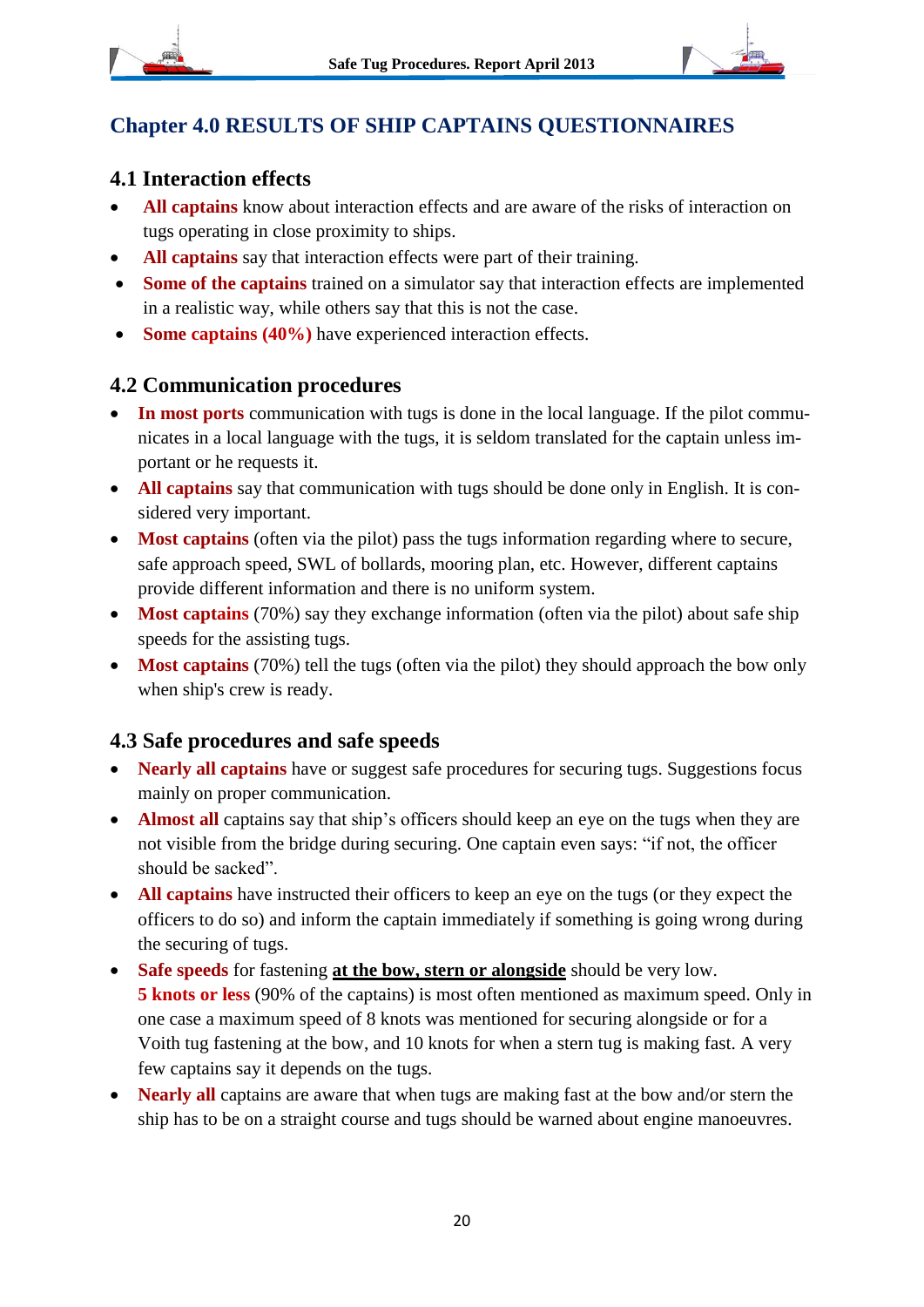



### **4.4 Safe speeds (2)**

- **40% of the captains** say it is the pilots who communicate with the tugs about safe speeds, while **60%** say that they ask the tug masters (often via the pilot) what they want as safe speed.
- **70% of the captains** obtain their speed by GPS/DOPPLER/LOG, while others judge it by experience or by manoeuvring table.
- All captains will reduce the speed, and/or abort the manoeuvre, if ship's speed is too high for the tugs.

## **4.5 Remarks and suggestions made by ship captains**

Ship captains did not just answer the questions posed, but also made a large number of remarks including suggestions and recommendations to improve the safety of tug operations. They are categorized below.

#### **4.5.1 Securing tugs**

With respect to securing tugs ship captains made following remarks:

- One captain explains clearly the risks for bow tugs.
- Proper communication needed between tug and crew regarding securing towlines.
- The tail rope (messenger) should be at least 2m long. Tug boat crew should be receptive to communication while heaving and lowering towline.

#### **4.5.2 Additional remarks**

Captains have the following remarks and suggestions to make it safer to connect tugs:

- On container vessels fitted with a bow thruster the tug, if needed at the bow, should be made fast as late as possible, preferably when the vessel is stopped.
- Lighter towing lines with higher SWL are needed.
- Good relations between pilots and tugs is vital.
- One captain mentioned several aspects of safe handling of tow ropes (similar to the OCIMF guidelines).
- Pilots need to explain tug commands in English to the captain and should advise him about safe speeds for the tugs.
- Training, training, training. Practice, practice, practice.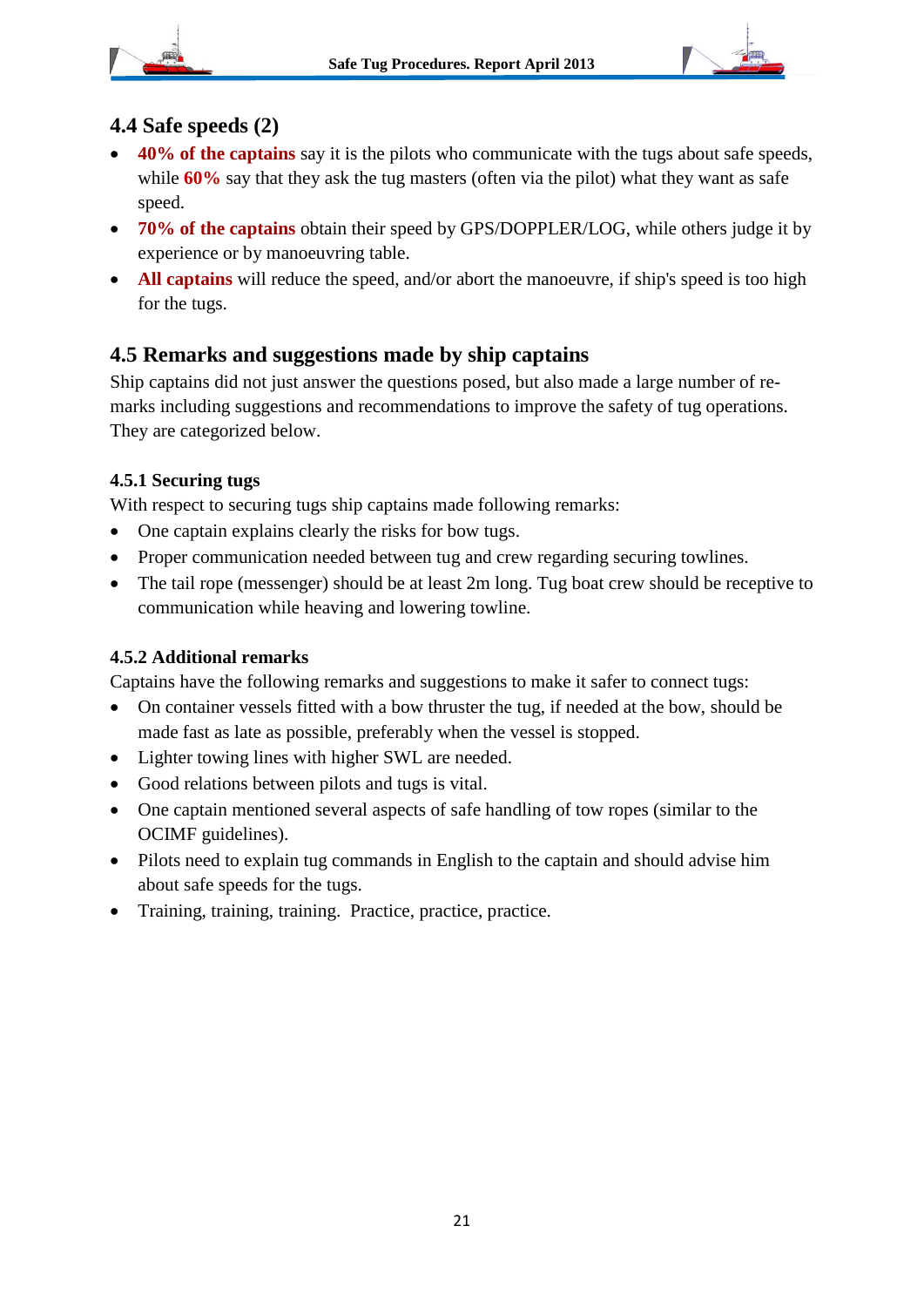



## **SECTION 2**

## **SUMMARIES**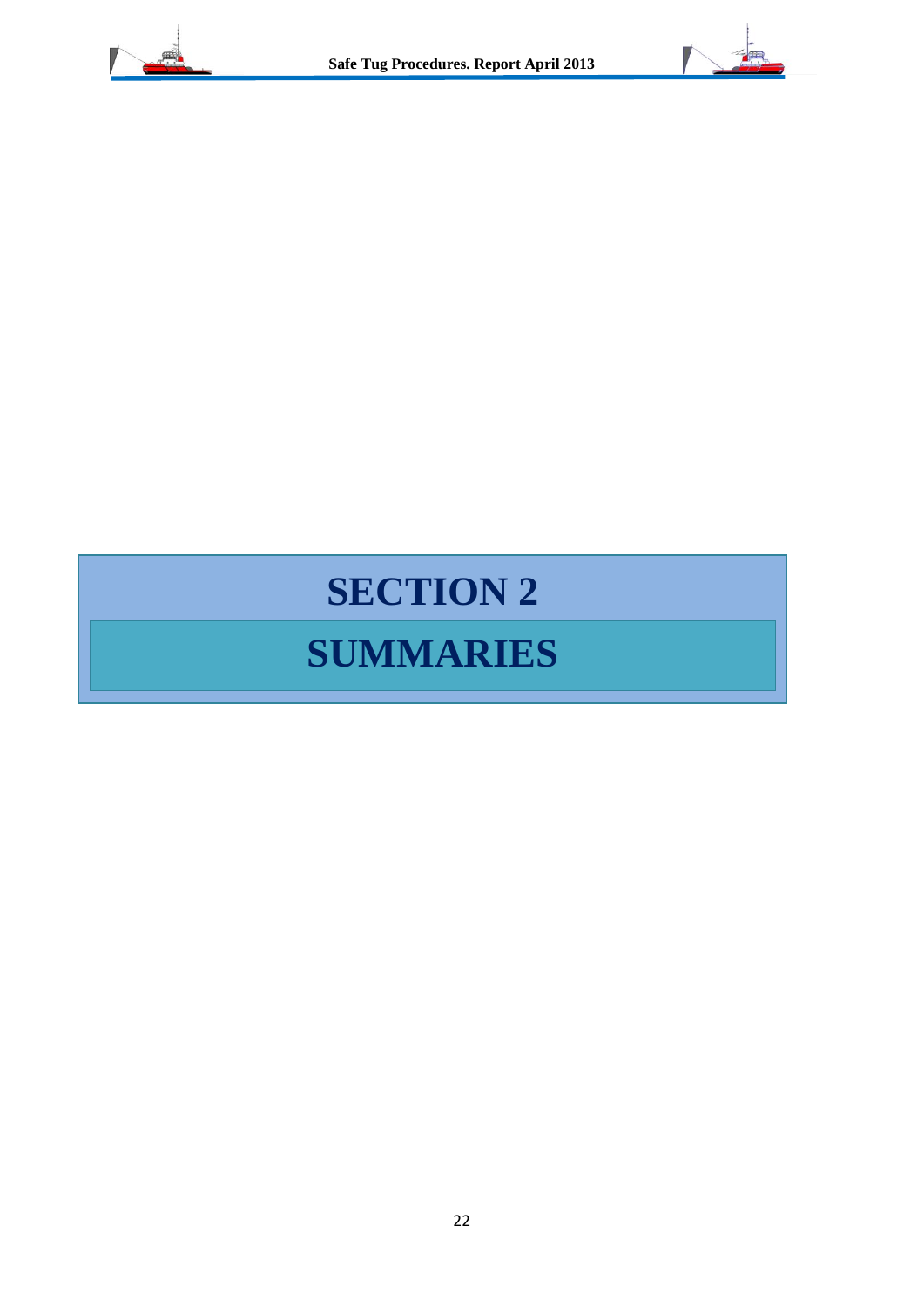



## **Chapter 5.0 SUMMARY**

## **5.1 Summary of answers of pilots, tug masters and ship's captains**

The most important aspects will be summarized below.

#### **5.1.1 Tug types**

Tug master respondents operated the following tug types and modes:

15% of the tug masters operated a Voith Schneider tug;

57% an ASD-tug that operates over the bow;

13% an ASD tug that operates over the stern, as a conventional tug;

12% an ATD (azimuth tractor tug);

3% a ROTOR tug.

These tugs operate at the ship's side as well as on a line at the ship's bow or stern. All except three tugs use heaving lines for passing the tow line.

#### **5.1.2 Interaction effects**

- All ship captains, tug masters and pilots know about interaction effects and the risks for tugs when operating in close vicinity to a ship.
- Several ship captains experienced interaction effects and a large percentage  $(25%)$  of pilots and tug masters had critical experiences with these effects.
- For ship captains and pilots, interaction effects were covered during their studies. However, 20% of the tug masters had not been trained or instructed about interaction effects. A large proportion of these are tug masters on ASD-tugs that operate as a conventional tug!
- The majority of pilots, tug masters and ship captains say that interaction effects are not represented in a simulator in a realistic way.

#### **5.1.3 Communication**

- All pilots and most of the tug masters prefer to communicate in the local language. Possible mistakes and errors are mentioned by the pilots as reasons.
- $\triangleleft$  On the other hand, all captains say that communication with the tugs should be done in English.
- Information communicated to tug masters includes SWL of bollards, where to secure tugs, mooring plan, etc.
- $\triangle$  A majority of the pilots/ship captains discuss safe ship speeds with tug masters. It must also be noted that several ports already have rules regarding safe speeds. Please, see below.

#### **5.1.4 Speed regulations in ports**

- $\triangleleft$  Half of the tug masters say there are speed limits in their ports, either through regulation, by guidelines, or established practice.
- $\triangleleft$  A maximum speed of 6 knots is most common, with 7 or 8 knots in a very few ports.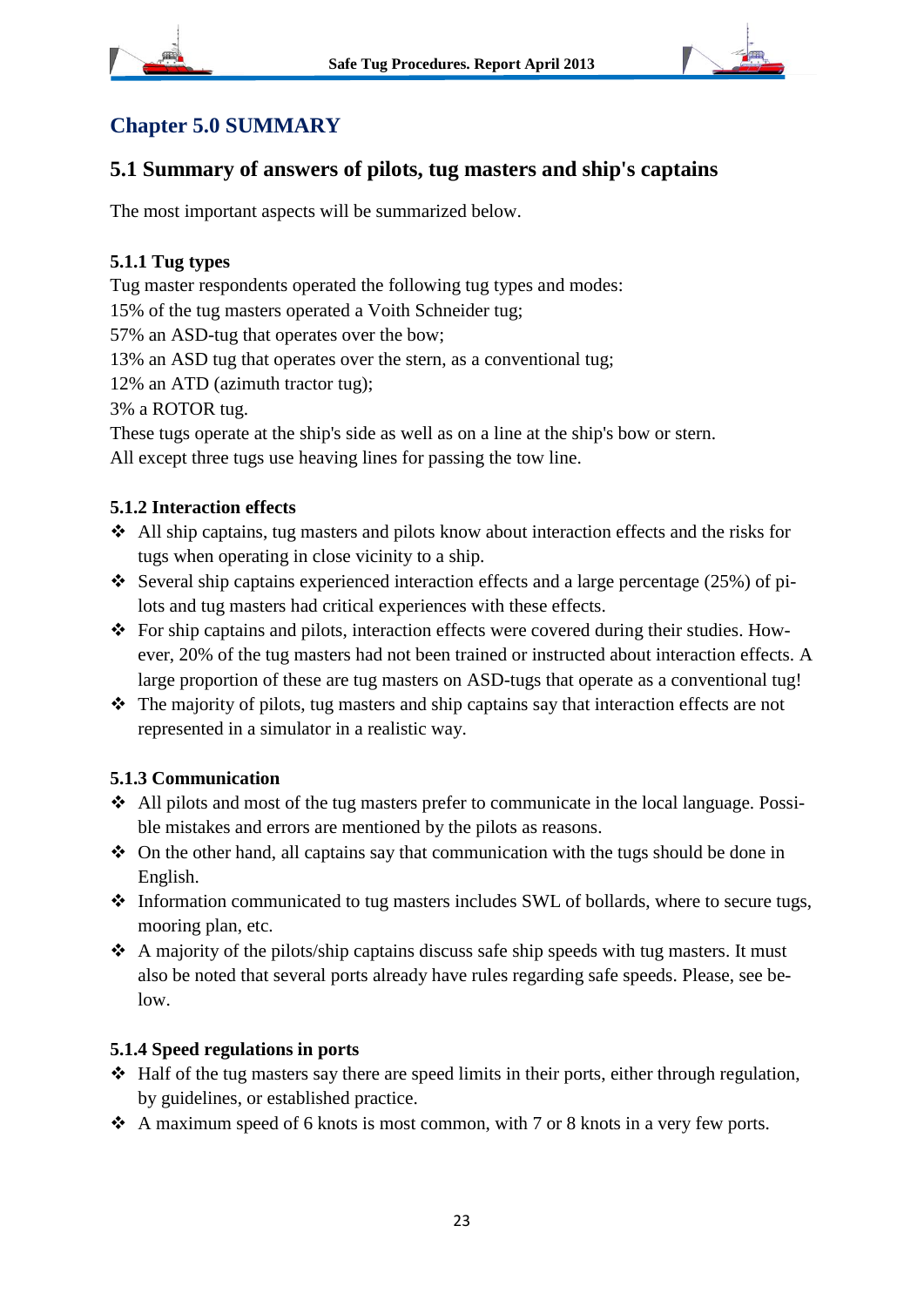

- $\cdot$  Pilots report that some ports have a pre-agreed speed of 6 knots through the water, or 5 knots for bow-to-bow operations. Some pilots say that they usually reduce speed to 6 knots, while others trust the tug masters' insight.
- $\cdot$  40% of tug masters who answered the question reported that their towing companies have maximum speed restrictions or guidelines. A maximum speed of 6 knots is mentioned most often, and 11 knots for escorting.

#### **5.1.5 Safe procedures for securing tugs**

- $\triangle$  About half of the pilots and all ship captains say they have safe procedures for securing tugs.
- It should be noted that several pilots complain about lack of good experienced crew members on board ships today.
- $\triangle$  All ship captains say they have instructed their officers to keep an eye on the tugs in general and when they are not visible from the bridge.
- $\cdot$  Most pilots do not ask the captain to keep an eye on the tugs when securing even if they might not be visible from the bridge. They expect the ship's crew to do so since it should be standard procedure. Some pilots find it a good idea and will do so in future.
- Almost all captains and pilots state that when tugs are making fast the ship should be on a steady course and the tugs should be warned about engine manoeuvres.

#### **5.1.6 Tug approach manoeuvres**

- Most captains say that tugs should only approach the ship for securing when the crew is ready. More than half of the pilots prefer to instruct the attending bow tugs to approach the bow only when the ship's crew is ready to send a heaving line. Some rely on tug masters' experience.
- $\cdot \cdot$  In general most tug masters keep pace with the ship; some will approach the securing position at the ship from behind.
- \* If securing at the bow of a container ship, almost half the tug masters will keep pace with the ship and will steer slowly towards the bow, regardless of tug type.
- $\div$  Other tug masters (15%) may wait right in front of the ship till it comes closer, while 19% will wait in front of the bow and somewhat to port or starboard, which is much safer in case the tug suffers engine failure.
- ASD-tugs that operate in the conventional mode will overtake the ship and will then carefully manoeuvre towards the bow.
- If securing at the bow of a loaded bulk carrier or tanker, the same approach manoeuvres as with container ships are used by approximately the same percentage of tug masters.
- There are a large variety of answers regarding the preferred location to pick up the heaving line, due to the different tug types and operating modes. In case of securing at the bow of a container ship, the position straight in front of the bow is often preferred, but the position near the forward shoulder is also popular, particularly for ASD-tugs operating in the conventional way. For bulk carriers and tankers there is more preference for the forward shoulder. 15 -20% of respondents pick up the heaving line at the most forward position. The lee side is often mentioned as the preferred location, which is understandable.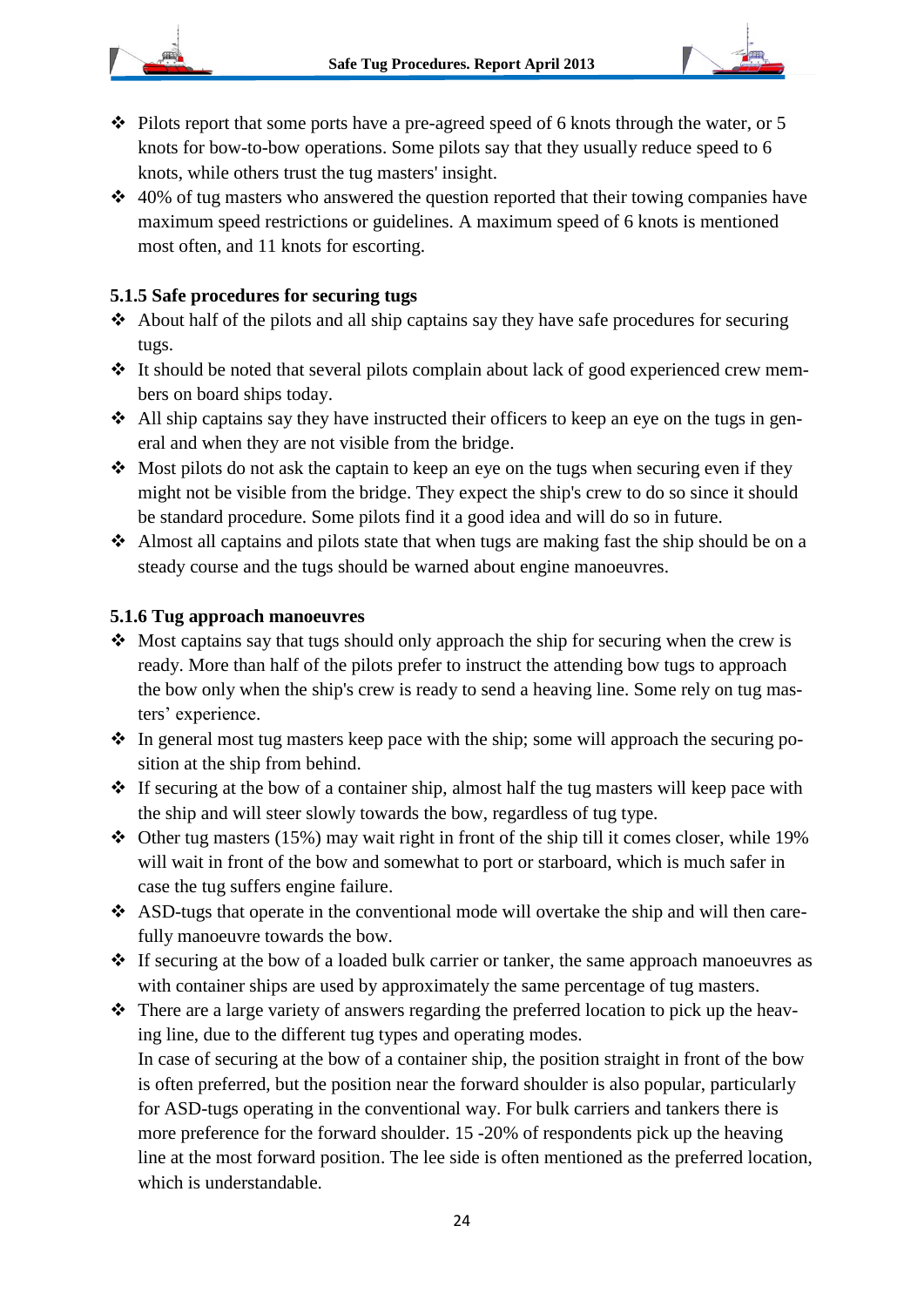

## **5.1.7 Safe speeds**

This is the most important subject. It should be kept in mind that tug type and suitability play an important role with respect to safe speeds.

| <b>Safe speeds for</b>                 | <b>Pilots</b> | <b>Tug masters</b>                        |                                          | <b>Ship captains</b>                           |
|----------------------------------------|---------------|-------------------------------------------|------------------------------------------|------------------------------------------------|
| making fast                            |               | ***)                                      |                                          |                                                |
| alongside                              |               |                                           |                                          |                                                |
| $\leq$ 6 knots                         | 70%           | 47%                                       |                                          | 90%                                            |
| 6 - 7 knots                            | 20%           |                                           | 15%                                      |                                                |
| (this includes 2x)                     |               |                                           |                                          |                                                |
| a speed range of<br>$5 - 7$ knots)     |               |                                           |                                          |                                                |
| <b>7 - 8 knots</b>                     | 10%           | 22%                                       |                                          | 1x: 8 knots                                    |
| (this includes 2x)<br>a speed range of |               |                                           |                                          |                                                |
| $6 - 8$ knots)                         |               |                                           |                                          |                                                |
| >8 knots                               |               | 12%                                       |                                          |                                                |
|                                        |               |                                           | $1x: 10-12$ knots is common in our port  |                                                |
| <b>Safe speeds for</b>                 |               |                                           |                                          |                                                |
| making fast at                         |               |                                           |                                          |                                                |
| the bow                                |               |                                           |                                          |                                                |
| $<$ 6 knots                            |               |                                           |                                          | $100\%$ *)                                     |
|                                        |               |                                           |                                          | (1x: in case of Voith<br>Schneider tug 8 knots |
| $\leq$ 6 knots                         | 87%           | 68%                                       | 80%                                      |                                                |
|                                        | (35% con-     | (for container                            | (for loaded bulk car-                    |                                                |
|                                        | siders even 6 | ships)                                    | riers/tankers)                           |                                                |
|                                        | knots a too   | This includes all tug                     | This includes all tug                    |                                                |
|                                        | high speed    | masters operating an                      | masters operating an                     |                                                |
|                                        |               | ASD tug in the conven-                    | ASD tug in the conven-                   |                                                |
|                                        |               | tional way                                | tional way, ATD and<br><b>ROTOR</b> tugs |                                                |
|                                        | 13%           | 20%                                       | 11%                                      |                                                |
| 6-8 knots                              |               |                                           |                                          |                                                |
|                                        |               | (container ships)<br>This includes mainly | (loaded bulk carri-                      |                                                |
|                                        |               | tug masters of Voith                      | ers/tankers)<br>This includes mainly tug |                                                |
|                                        |               | Schneider tugs, ASD                       | masters of Voith Schnei-                 |                                                |
|                                        |               | tugs operating over the                   | der tugs and ASD tugs                    |                                                |
|                                        |               | bow and ROTOR tugs                        | operating over the bow.                  |                                                |
| <b>Safe speeds for</b>                 |               |                                           |                                          |                                                |
| making fast at                         |               |                                           |                                          |                                                |
| the stern                              |               |                                           |                                          |                                                |
| $\leq$ 6 knots                         | 45%           |                                           |                                          | $90\%$ **)                                     |
| <b>6 - 8 knots</b>                     | 42%           |                                           |                                          |                                                |
| >8 knots                               | 13%           |                                           |                                          | 1 x 10 knots (less if                          |
|                                        |               |                                           |                                          | requested by the tug)                          |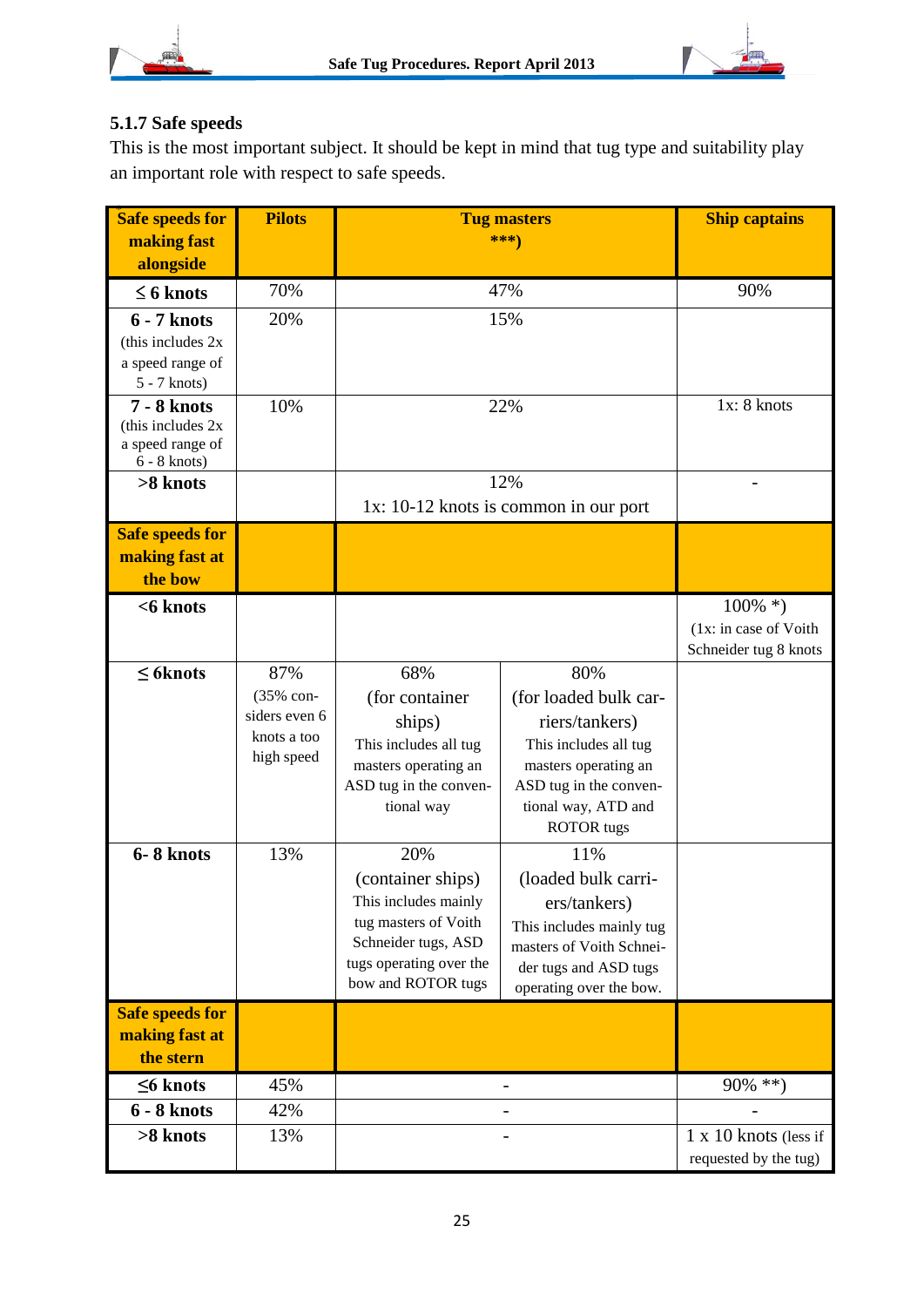



- \*) Several ship captains find a speed of about 3 4 knots a safe speed.
- \*\*) Several captains prefer a speed much less than 6 knots.
- \*\*\*) Some tug masters say they use a certain percentage of tug power rather than an absolute value for safe speed.

Taking account of the majority responses of tug masters in the first place and comparing this with the majority responses of pilots and ship captains, the following can be concluded with respect to safe speeds:

6 knots or less is considered a safe speed for securing at the bow and Maximum 6- 8 knots is considered a safe speed for securing alongside and at the stern.

These figures may be adjusted depending on tug type and tug performance. For instance, for certain ASD-tugs operating over the bow, even a speed of 6 knots is too high. For tugs operating over the stern as conventional tugs, lower speeds generally apply.

For ASD-tugs without speed modulating clutches, 6 knots is a critical speed because it is normally the minimum speed with both engines clutched-in.

All the information indicates that, in general, 6 knots can be regarded as a safe speed, and several ports have already adopted it. However, the decision should only be made after considering the capabilities and limitations of the tugs involved.

#### **5.1.8 If speed is too high**

- $\div$  60% of the pilots will slow down if speed is too high and most of them will tell the tug masters to wait till speed has dropped. The pilots mentioned several methods of reducing ship's speed.
- Almost all tug masters will inform the pilot and will not connect if speed is too high. A very few will make fast at the upper range of tug's speed for tidal reasons.
- All ship captains will slow down or abort the manoeuvre if they see that ship's speed is too high for the tugs.

## **5.2 Summary of remarks and suggestions made by pilots, tug masters and ship's captains**

The remarks and suggestions made by tug masters, pilots and ship captains are very valuable. The remarks are categorized below and they may be read in more detail in the relevant sections above.

#### **5.2.1 How to cope with interaction effects**

- Operate at a safe speed, be aware of interaction effects and be careful.
- Most important: Training, knowledge of interaction effects, discussion among tug masters.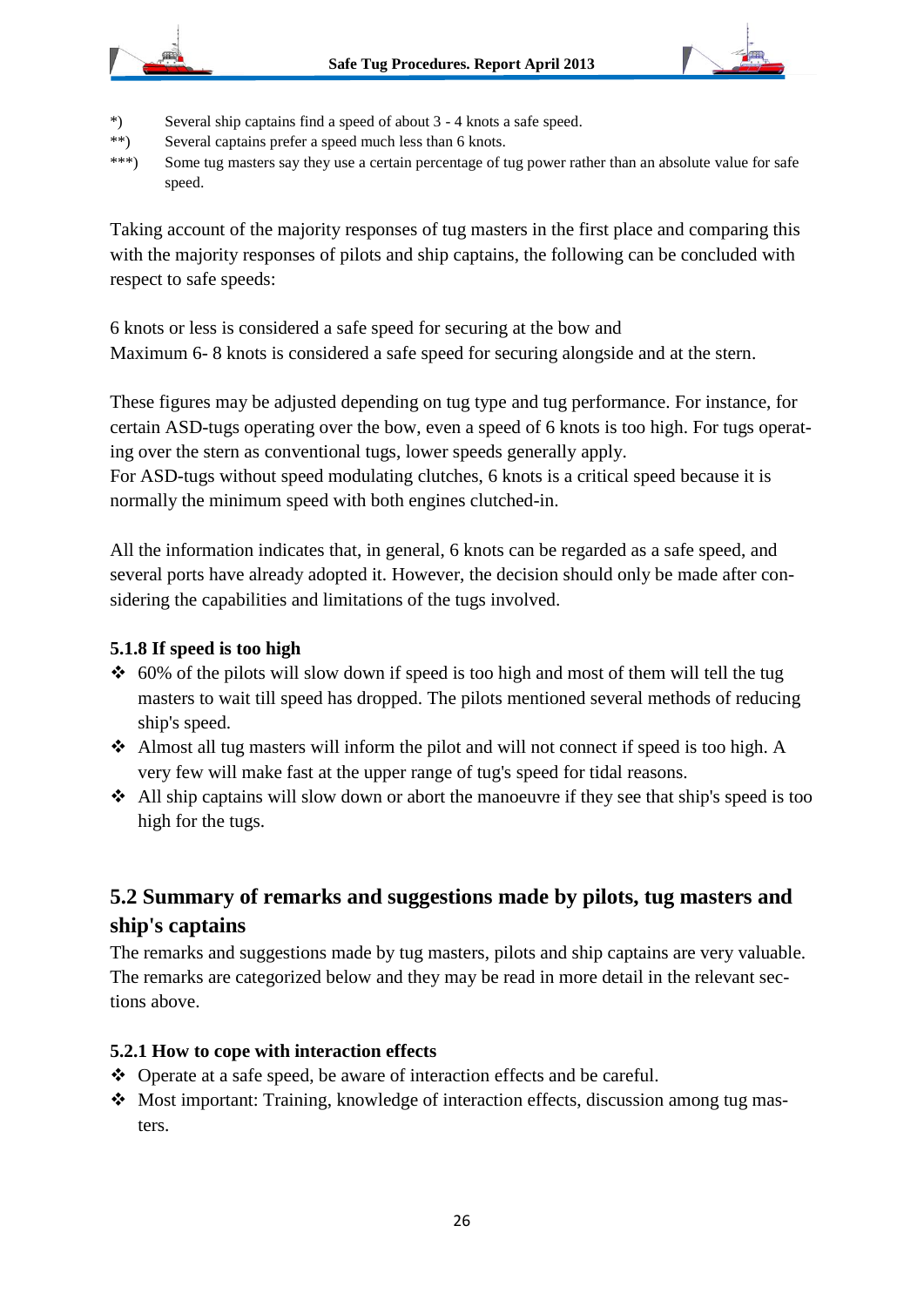





#### **5.2.2 Safe connecting procedures**

- \* Regular meetings between port authority, pilots and tug masters about proper procedures.
- Day-to-day communication between pilots and tug masters to alert tug masters to problems e.g. high Dead Slow speeds, deep draft vessels, SWL of bollards, poor seamanship on board ships, etc.
- Optimum communication needed between ship's crew and tug.
- Training should include safe procedures.
- Ship should have safe procedures and implement them.

Complaints:

- Improper heaving lines used.
- Ship's crew often creates unsafe situations.
- Towline eye is not positioned on the lowest part of bollard.
- $\triangle$  Knowledge of towing in the conventional way is being lost.

#### **5.2.3 Safe speeds**

- Safe speeds depend on tug type. For instance, safe speeds for tractor tugs can be higher than for conventional tugs. Weather conditions and tug master experience play a role as well.
- Discussion between pilots and tug masters is very useful.
- $\bullet$  Not all ports operate with bow tugs towing on a line.
- $\triangle$  Safe speed to be based on what speed a tug master can drive his/her tug in a controlled manner (particularly going astern for bow-to-bow) on one engine. Once this speed is established for the specific tug, prevailing conditions and competency of the tug master, it is recommended to take one knot off the figure and that will be close to the safe connection speed.

#### **5.2.4 How to reduce speed**

The following manoeuvres are mentioned to reduce speed if it is too high:

- $\triangle$  Stop engine frequently for as long as safety permits. If there is sufficient room, use fishtailing with rudder. Abort approach and prepare anchors if necessary.
- Apart from the above suggestions a very good solution is to make a stern tug fast to assist in reducing speed.

Complaints:

• Many container ships have a Dead Slow Ahead speed of 10 knots or more.

#### **5.2.5 Final remarks**

- Proper communication and information exchange needed (and emergency communication sets).
- $\triangle$  Proper heaving lines should be used.
- Training is a must for everyone involved. Refresher courses. Experience.
- $\triangle$  Know your tug capabilities and limitations (this applies to planners as well), local conditions and interaction effects.
- Tugs should be on time and ship's crew ready.
- $\triangle$  Know the speed and ask to slow down if speed is too high.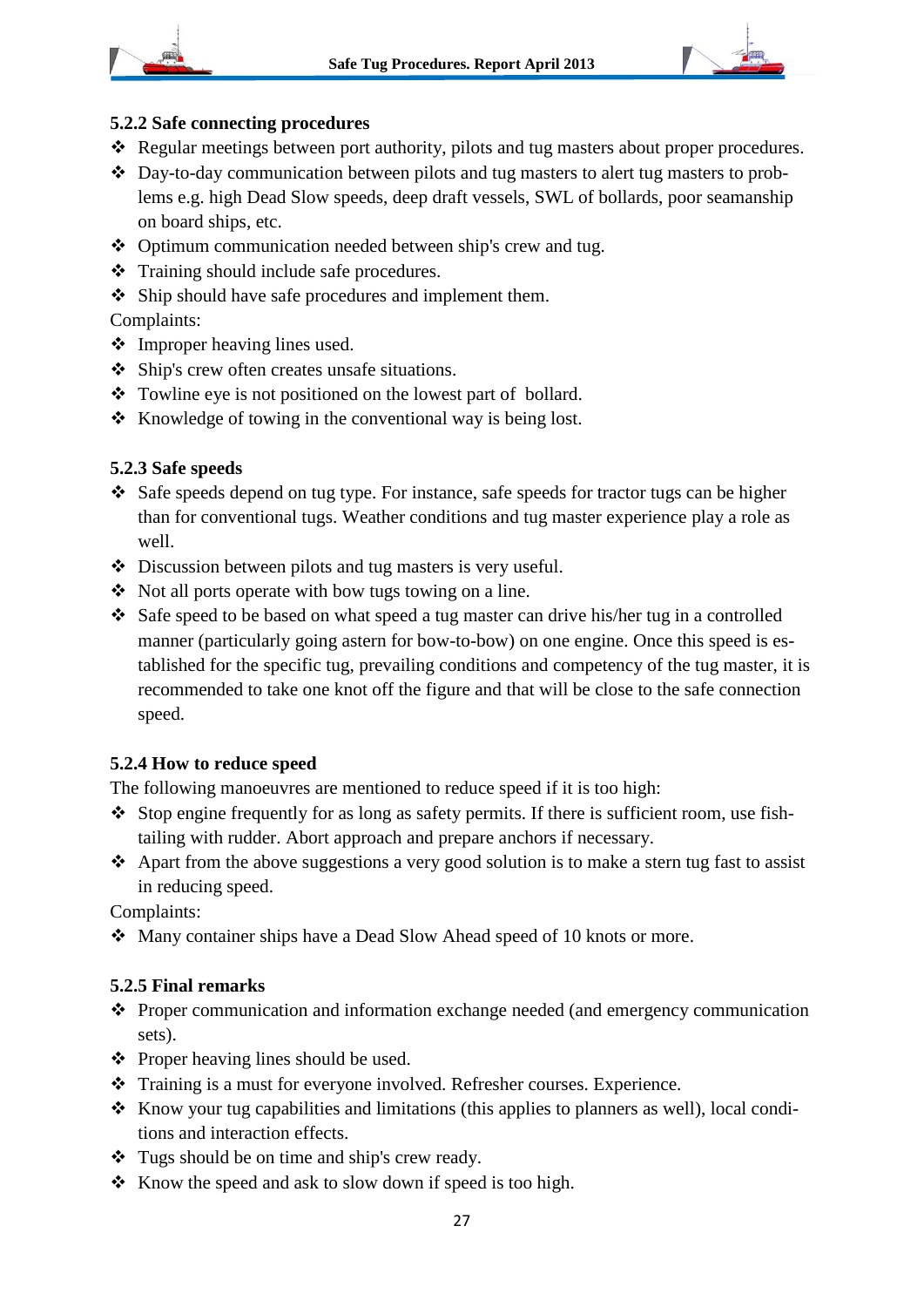



- Sometimes tug masters make fast if speed is too high, even if they are told by the pilot not to do so.
- \* Young tug masters are sometimes too shy to ask the pilot to slow down.
- $\triangleleft$  Keep sufficient reserve power.
- \* Towage companies, port authorities and pilot organisations to set maximum ship speeds for tug operations in general and for bow-to-bow operations in particular.
- Line throwing systems needed.
- \* Released towlines to be lowered carefully and slowly to the tugs.
- Lighter towlines with higher SWL needed.
- Set up an International Incident/Accident database. Set up a means of Formal Safety Assessment. Instigate Failure Mode & Effect Analyses for tugs to avoid single point failures, especially at the design stage. All these will help to avoid possible catastrophic failures for the forward tug.
- Why bow-to-bow? Use tractor tugs, or push pull method.
- Never connect a side tug before front tug is connected.
- $\triangle$  Knowledge of towing in the conventional way is disappearing, and the knowledge is not being passed on, which can be dangerous.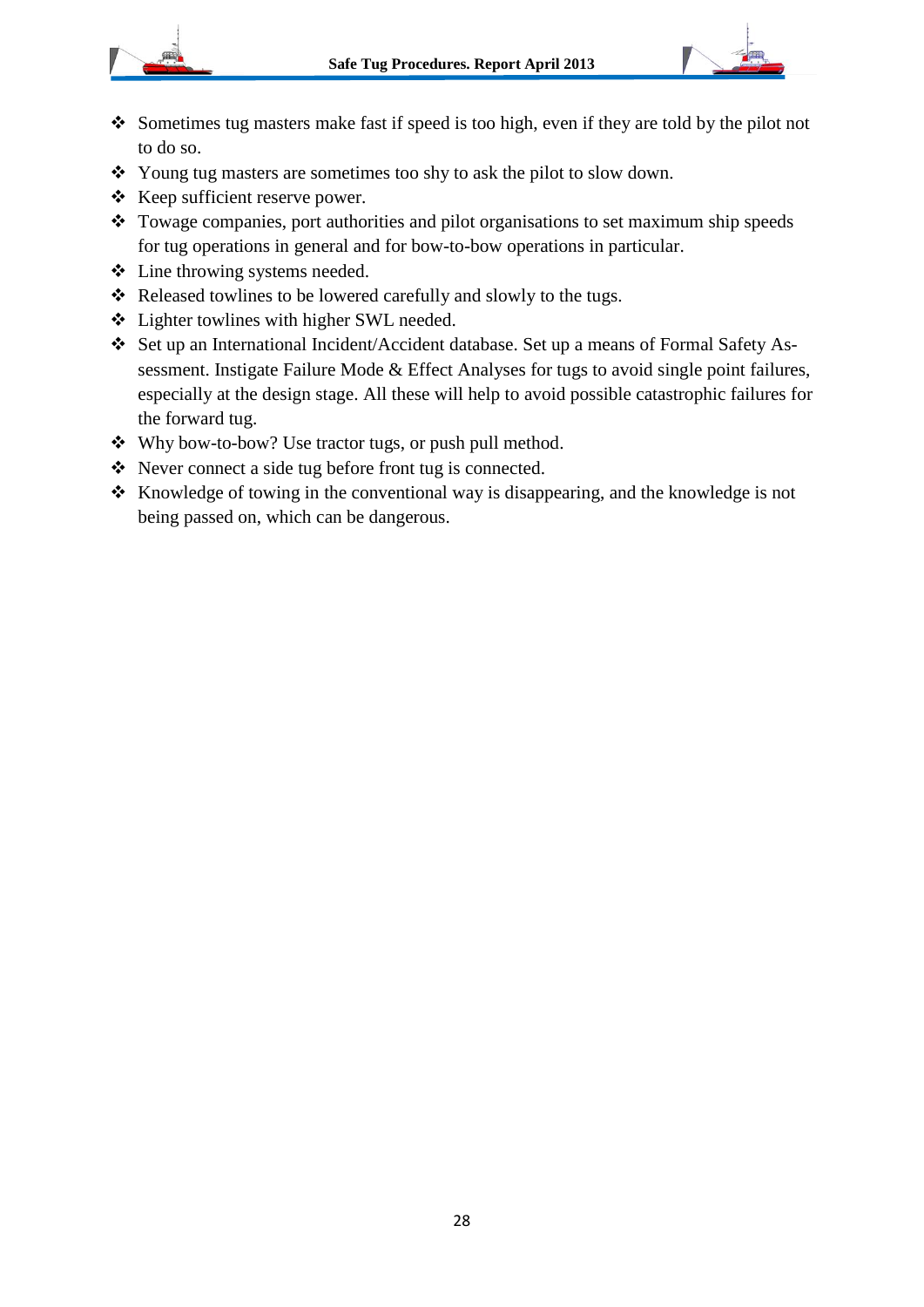



# **SECTION 3**

## **CONCLUSIONS AND RECOM-MENDATIONS**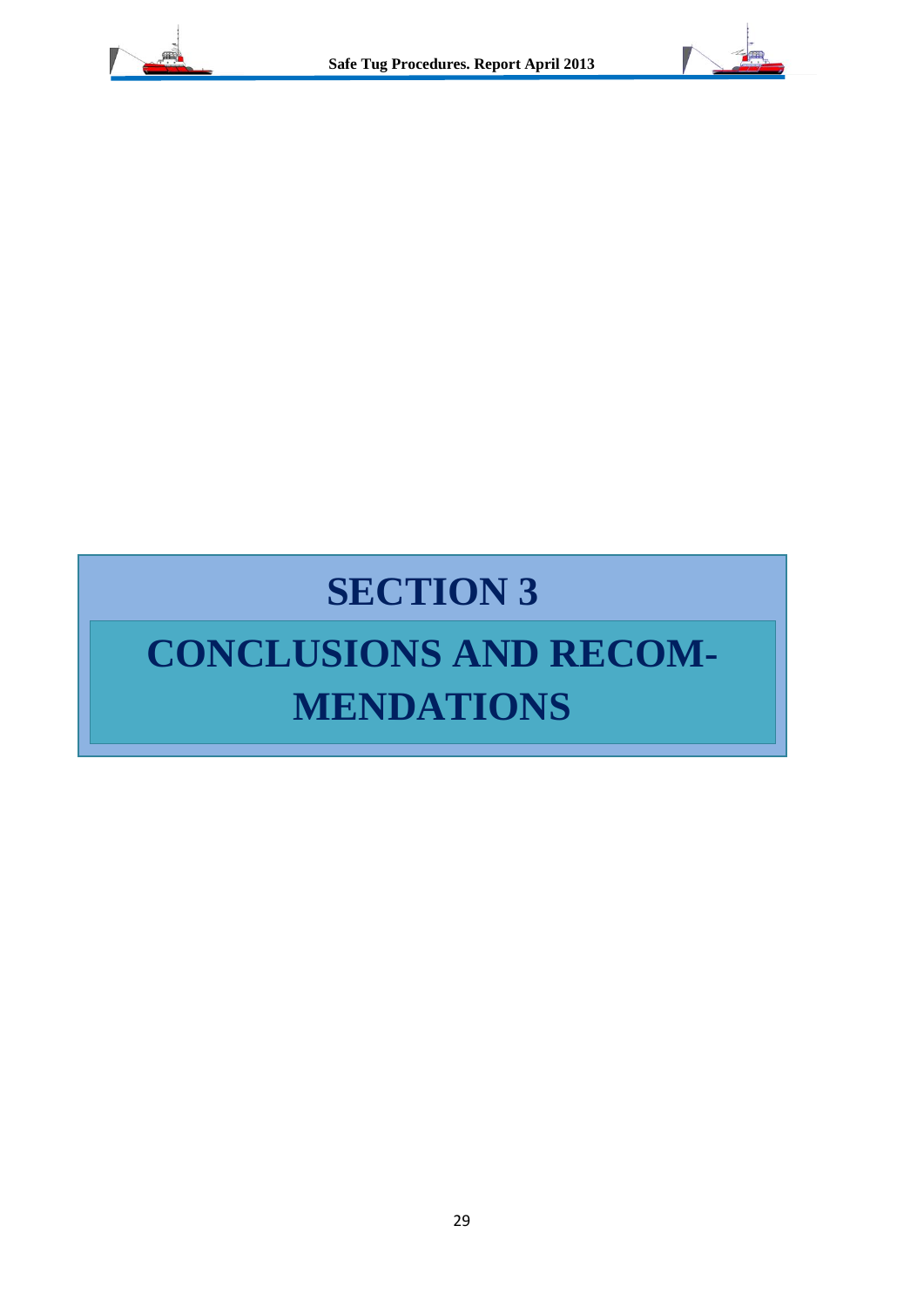

## **Chapter 6.0 CONCLUSIONS**

The main purpose of the questionnaires was to find out what is regarded as a safe speed when tugs have to make fast at the bow of a ship having headway. A second reason was to obtain information about safe procedures currently in use.

Apart from the direct answers, the completed questionnaires contained many very valuable remarks and suggestions. The main conclusions of the analysis of the questionnaires are mentioned below.

All ship captains, tug masters and pilots know about interaction effects and the risks for tugs when operating in close vicinity to a ship. Several ship captains had experienced interaction effects and a large percentage of pilots and tug masters had critical experiences with these effects.

For ship captains and pilots, interaction effects were covered during their studies. 20% of the tug masters had not been trained or instructed about interaction effects. The majority of pilots, tug masters and ship captains say that interaction effects are not represented in a simulator in a realistic way.

Opinions on which language should be used for communication with the tug masters differs widely. Pilots and tug masters say the local language should be used, while ship masters prefer the use of English.

Safe procedures for ship crews when securing tugs require attention. Safe procedures should also include ship's officers keeping an eye on the tugs when securing in case something goes wrong.

Most captains and more than half of the pilots prefer that tugs approach the bow only when the ship's crew is ready to send a heaving line.

How the approach to the bow should be carried out in a safe way depends on the tug type and the operating mode of ASD-tugs which can operate over the bow or over the stern. Waiting directly ahead of an approaching ship in order to pick up the heaving line is hazardous if there is a tug engine or steering failure or a misjudgement of ship's speed. The preferred place to pick up the heaving line at the bow depends on tug type, operating mode and ship type.

According to a large majority of respondents, safe speeds are:

A maximum of 6 knots for securing at the bow.

A maximum of 6- 8 knots for securing alongside and at the stern.

The capabilities and limitations of the tugs should, however, be known.

In several ports there are speed restrictions or guidelines. The maximum speed in most cases is 6 knots.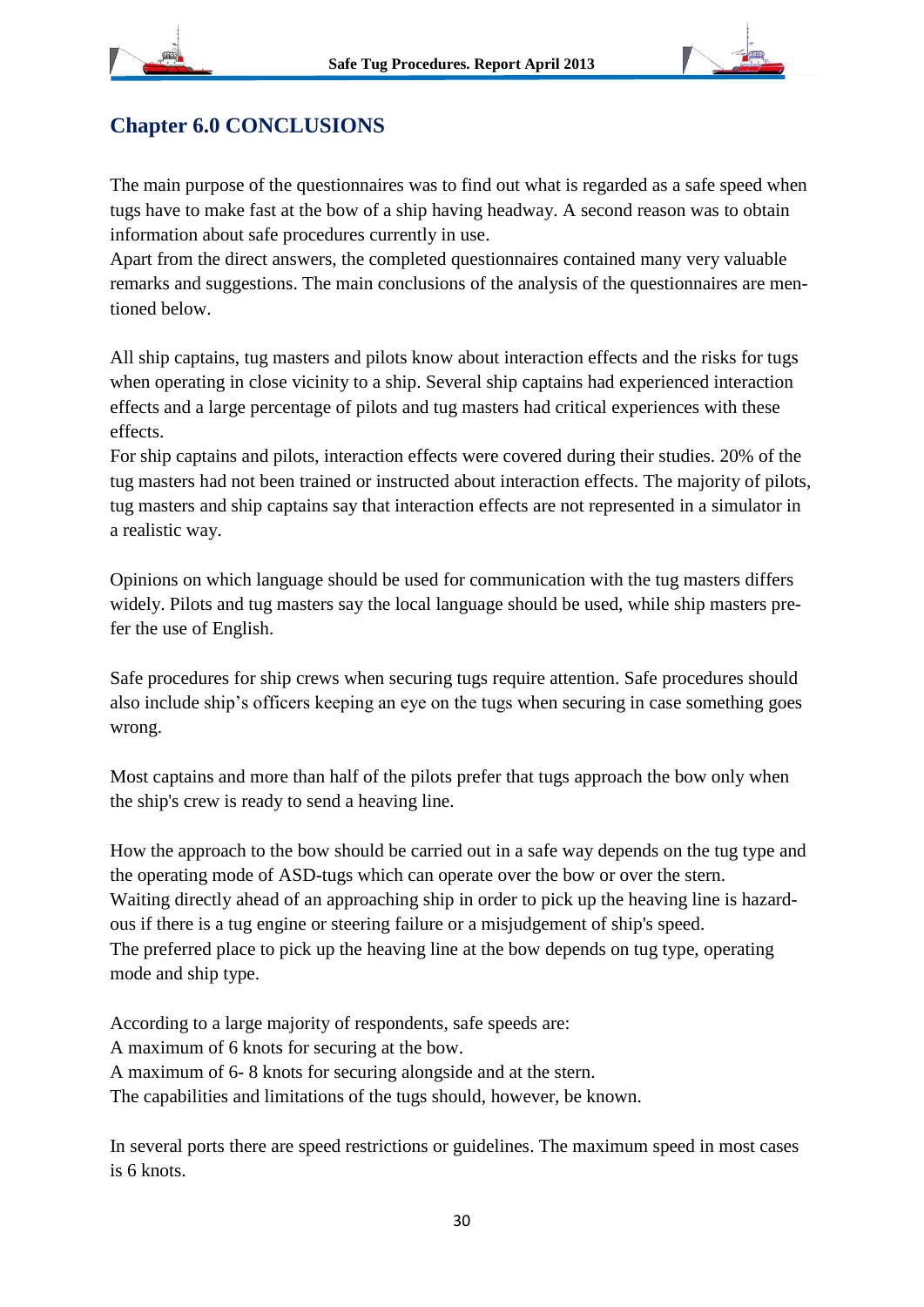

Tug masters want towage companies, port authorities and pilot organisations to set maximum ship speeds for tug operations in general and for bow-to-bow operations in particular.

Pilots mentioned various methods to decrease ship's speed if speed is too high for the tugs.

Pilots had several complains about the often low level of seamanship of ship's crews. Tug masters of ASD-tugs operating as conventional tugs say that knowledge of towing in the conventional way is being lost and this can be dangerous.

The main conclusion is that there is a great need for proper training of tug masters, including refresher courses, and for safe procedures; the latter not only for tug masters, but for ship crews as well. Communication and regular meetings between pilots and tug masters is of great importance.

The conclusions result in a large number of recommendations. They are mentioned in the next chapter, and include several valuable suggestions made by the respondents.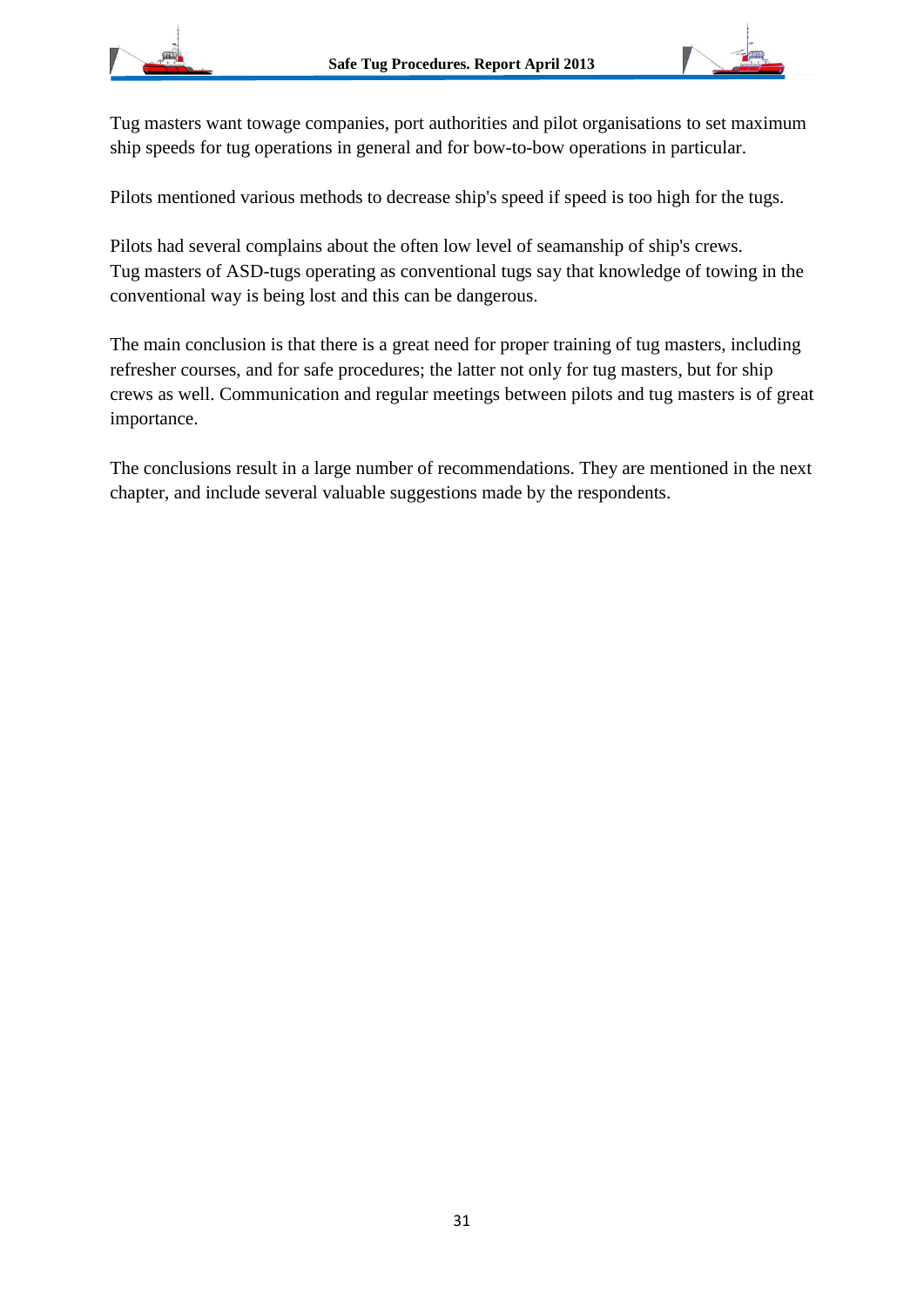



## **Chapter 7.0 RECOMMENDATIONS**

#### **7.1 Recommendations based on answers and remarks of respondents**

The whole report boils down to a few crucial indispensables:

- $\triangleright$  TRAINING
- > EXPERIENCE
- $\triangleright$  COMMUNICATIONS
- $\triangleright$  SAFE PROCEDURES

Most essential:

 $\triangleright$  KNOW YOUR TUG. KNOW THE CAPABILITIES AND LIMITATIONS. KNOW THE **CIRCUMSTANCES** 

It is strongly recommended that all parties involved in harbour towage operations pay the greatest attention to these essential aspects for safe towage operations.

In more detail:

#### **7.1.1 Safe speeds**

Recommended safe speeds are:

Maximum 6 knots for securing at the bow, and

maximum 6- 8 knots for securing alongside and at the stern.

The capabilities and limitations of the tugs should be known and taken into account, as well as weather conditions and tug master experience.

- $\triangleright$  Speed regulations are a very important aspect of tug safety. It is strongly recommended that ports, towing companies and pilot organisations create standards for safe speeds for tugs making fast to a ship having headway and when fastened.
- $\triangleright$  When speed regulations and/or guidelines are in effect in a port, it is vital to confirm regularly that they are complied with.
- $\triangleright$  It is strongly recommended to verify if the following method can be used to determine the safe connection speed for a specific tug that has to secure at the bow of a ship: Safe speed to be based on what speed a tug master can drive his/her tug in a controlled manner (particularly going astern for bow-to-bow operations) on one engine. Once this speed is established for the specific tug, prevailing conditions and competency of the tug master, it is recommended to take one knot off the figure and that should be close to the safe connection speed.

#### **7.1.2 Safe tug procedures and communications**

 $\triangleright$  Towing companies and tug masters, if possible together with pilots, should develop safe procedures for how to approach a ship for picking up a heaving line and for passing a tow line. It is recommended that these procedures include an instruction that tugs only approach the bow when the crew is ready.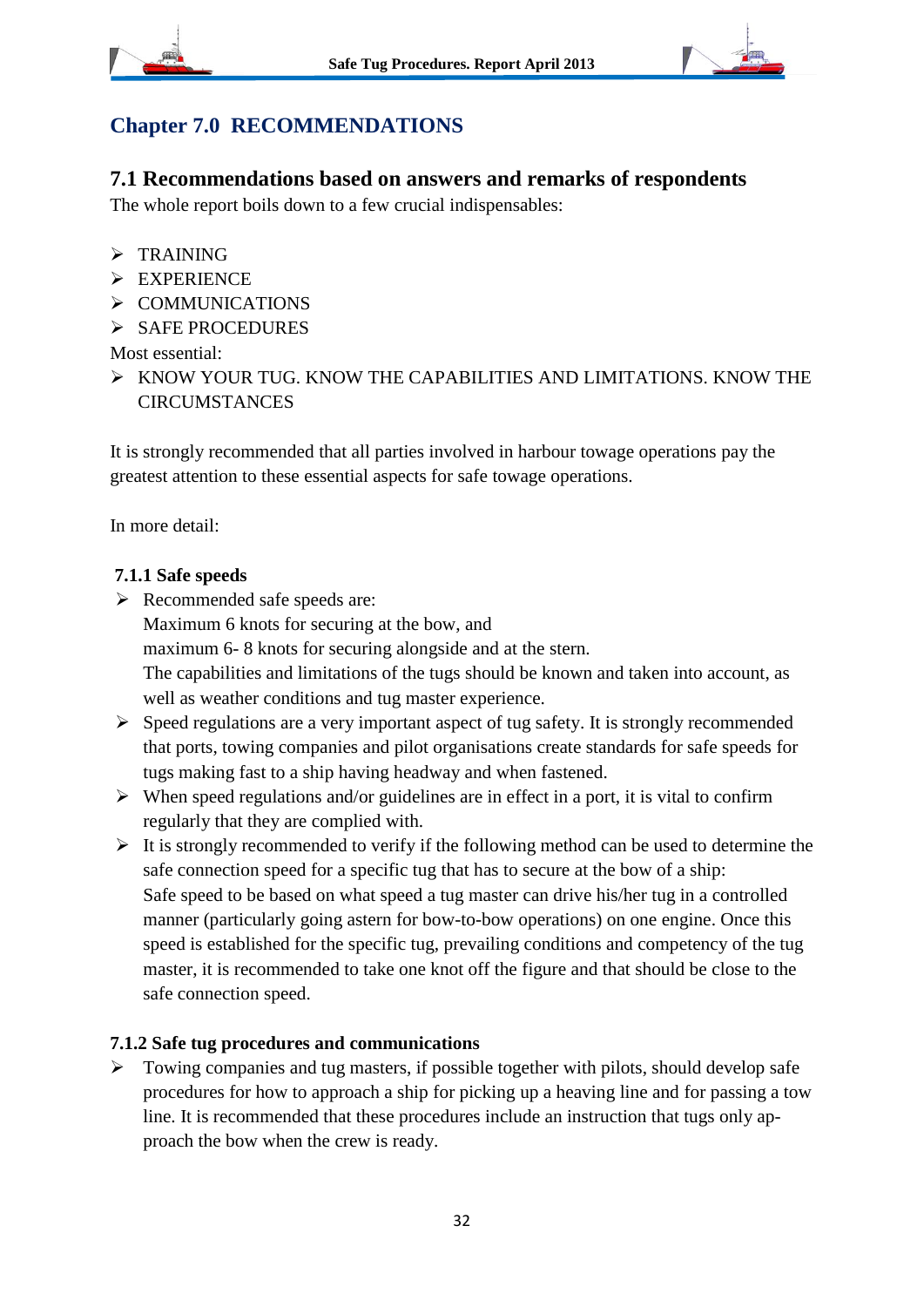

- $\triangleright$  In case of a too high ship speed it is recommended to secure the stern tug first, in case a stern tug would be used, and when ship speed has dropped to an acceptable level the forward tug(s) can be secured.
- $\triangleright$  There must be safe and effective communication procedures between pilots and tug masters. Communication should include issues such as safe speeds, when and where to make fast to the ship, SWL of bollards and fairleads, intended manoeuvres, mooring details and all other relevant information.
- $\triangleright$  It should be made standard that a pilot translates communications with the tugs into English, unless the ship captain speaks the same language as the pilot.

#### **7.1.3 Training of tug masters**

- $\triangleright$  Training of all tug masters is vital and should include refresher courses. Training should include the capabilities and limitations of tug types in use, safe procedures, safe speeds, knowledge about interaction effects and their effect on tugs, teaching the right attitude (particularly for young tug masters), and all other important aspects of safe towing. Training, regular refresher courses and competency checks should be carried out by certified institutes and trainers.
- $\triangleright$  Interaction effects between tug and ship, including pressure waves (see bow wave figure 3 Appendix), should be replicated in a realistic way in simulators used for training. Simulated interaction effects should be accurate for various hull forms, speeds, draughts, under keel clearances, tug locations with respect to the attended ship and distances between tug and ship.
- $\triangleright$  Regular meetings between tug masters and pilots, and groups of tug masters, are needed so they can discuss all relevant matters with respect to tug assistance.
- $\triangleright$  Pilots should always alert tug masters to problems e.g. regarding ships with high Dead Slow speeds, deep draft vessels, SWL of bollards, poor seamanship on board ships handled, and any other relevant information.

#### **7.1.4 Training of pilots**

 $\triangleright$  It is recommended that pilots (including PEC -Pilot Exemption Certificate- holders are trained on the same subjects as mentioned above, such as with regards to the capabilities and limitations of tug types in use, safe tug and communication procedures, safe speeds, knowledge about interaction effects and their effect on tugs, and all other important aspects of safe towing.

#### **7.1.5 Safe procedures shipping companies and ship captains**

 $\triangleright$  Shipping companies and ship captains should implement rules for safe procedures regarding the securing and releasing of tugs, including safe speeds, use of suitable heaving lines and proper handling of heaving lines and tow lines in a safe and efficient way, SWL of bollards and fairleads, proper bollard use with respect to towlines, and keeping an eye on the tugs when fastening and releasing. Ship's crew should be trained in all these issues.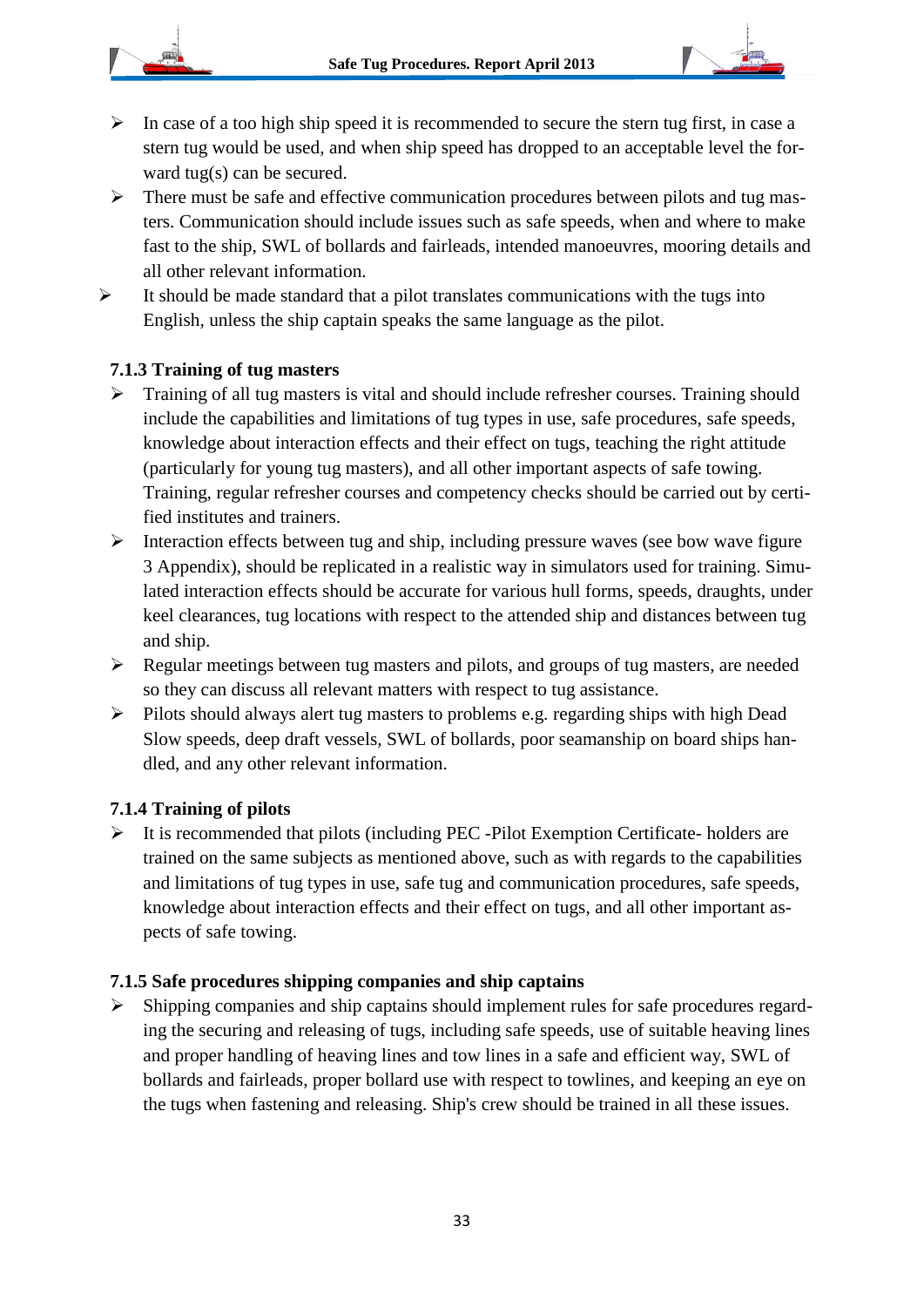



#### **7.1.6 Line throwing systems**

 $\triangleright$  It should be investigated whether line throwing systems can safely and effectively be used for passing a heaving line to a tug.

#### **7.1.7 Bow camera**

 $\triangleright$  It is recommended to investigate whether a camera on the ship's bow can help in monitoring the tugs.

#### **7.1.8 Safe tugs and safe operating modes**

 $\triangleright$  Safety of bow tug operations can be greatly improved by using tractor tugs and/or by using the push-pull system.

#### **7.1.9 Finally**

Exern from accidents.

#### **References**

[1] Aanvaring en kapseizen sleepboot Fairplay 22 op de Nieuwe Waterweg te Hoek van Holland. De Onderzoeksraad voor Veiligheid. Den Haag. maart 2012.

English version: [Collision and capsizing of tug Fairplay 22 on](http://www.onderzoeksraad.nl/docs/rapporten/Rapport_Fairplay_EN_web.pdf) the Nieuwe Waterweg near [Hook of Holland.](http://www.onderzoeksraad.nl/docs/rapporten/Rapport_Fairplay_EN_web.pdf) Report March 13, 2012.

http://www.onderzoeksraad.nl/en/index.php/onderzoeken/sleepboot-omgeslagen-hoek-van-holland-11-november-2010/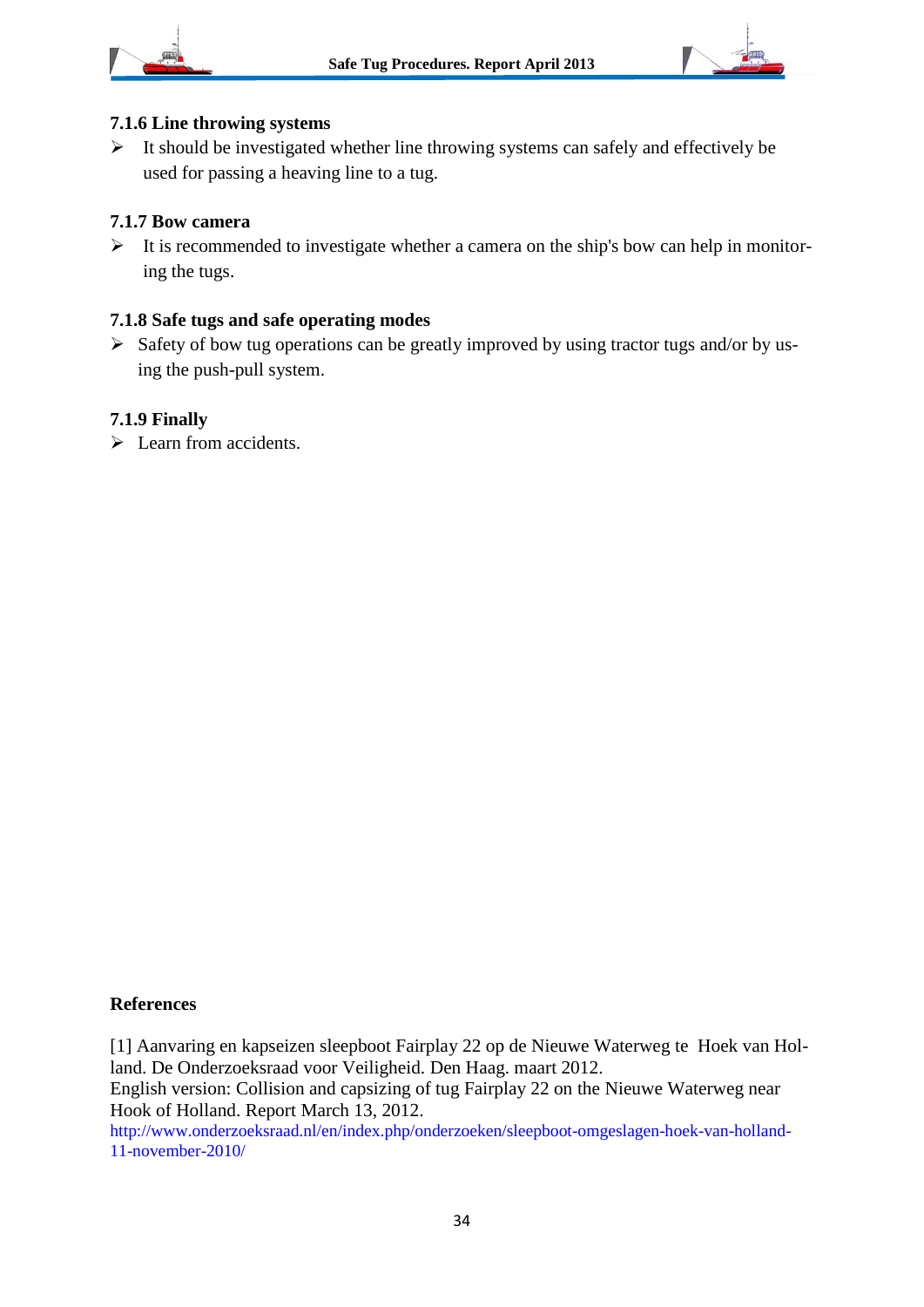## **APPENDIX**

This includes an example of the questionnaires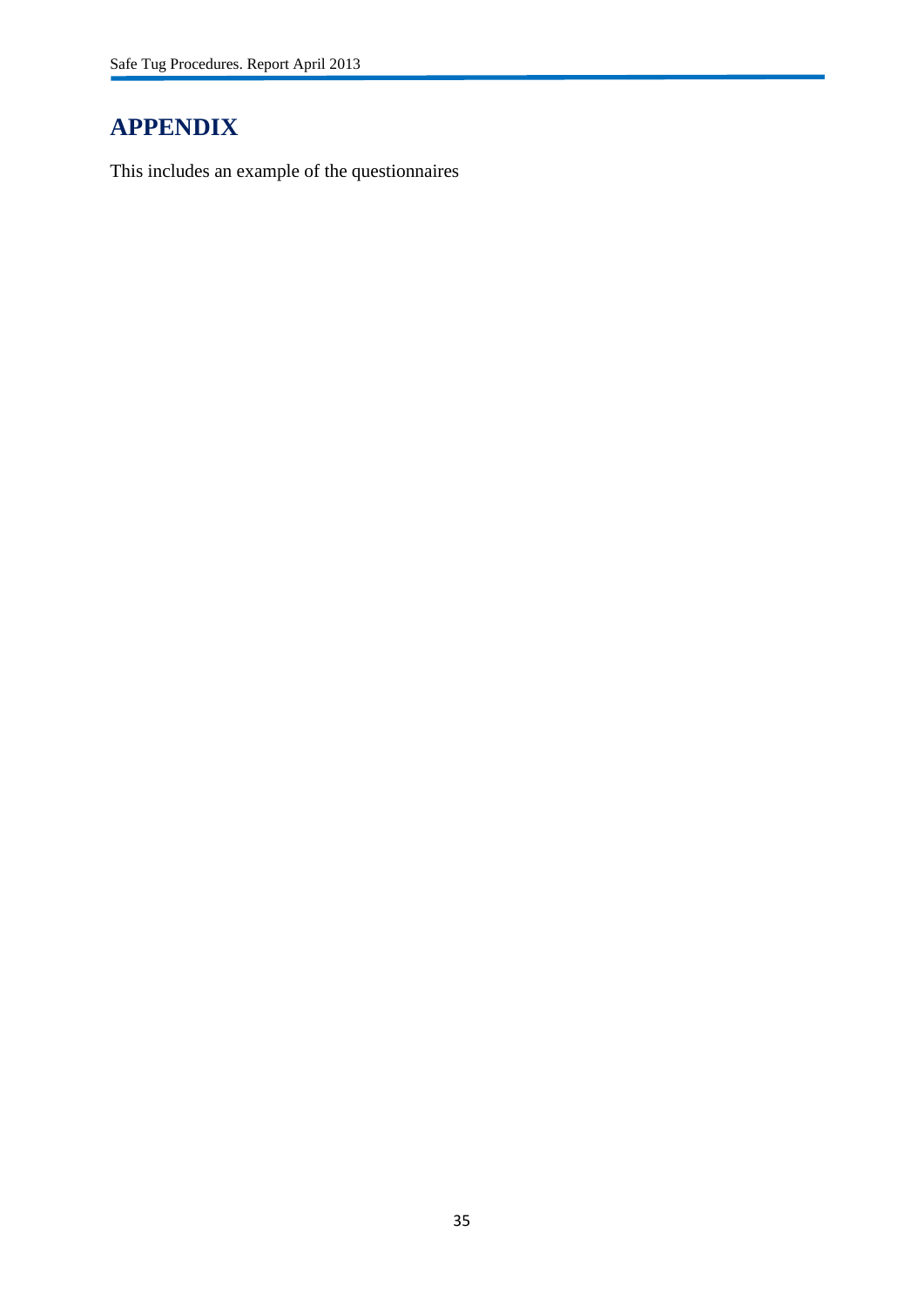## **Safe Tug Procedures**

## **Questionnaire C for Pilots**

Around a ship having way are varying forces and turning moments working on a tug when sailing in close proximity to the ship. These forces and turning moments are caused by interaction effects between ship and tug and increase with the square of the ship's speed and decreasing distance between ship and tug.

The interaction effects will vary by ship's type, draught, trim, underkeel clearance and confinement of the fairway.

A tug also uses more power to keep pace with the ship when sailing close to her than it does at a greater distance off. The extra tug power varies with distance off and tug's position, e.g. near the shoulders more power is needed than halfway along the mid-body.

The interaction effects are most pronounced near the bow and can present a risk for tugs when preparing to pass a towline.

When a tug is approaching the ship it is difficult to judge what the effect of interaction forces will be and how to cope with them. Much depends on the tug master's experience, but the lower the ship's speed, the smaller will be the effect of interaction forces and turning moments on the tug.

Several tug accidents have happened when tugs were operating near the bow of seagoing vessels, often with tragic consequences for one or more crew members. Too much speed is the most common direct cause for such accidents, while tug type is also an important factor. During the past 45 years, research studies have been carried out to get a better insight into the effects on a tug operating close to the bow of a ship having headway, and how such accidents can be avoided.

Worldwide there are different tug types. They can generally be classified into tugs with the propulsion units aft, the so-called conventional tugs and azimuth stern drive (ASD) tugs, and tugs with propulsion units under the bow, the so-called tractor tugs.

If tugs with their propulsion units aft are very close to the ship's bow or bulb and want to get clear, they use their rudder(s) or propulsion units to steer away. This has, however, partly an opposite effect because the tug's stern will come closer to the ship, which increases the suction forces and consequently the risk of hitting the bow or bulb. If a tug is thus forced alongside the bow, it will almost impossible to get free safely. This explains why most accidents near the bow have involved tugs with propulsion aft.

It must be noted that the way tugs operate differs from place to place. There are basically two ways of ship assistance: push-pull, and towing on a line. In the push-pull mode, tugs are made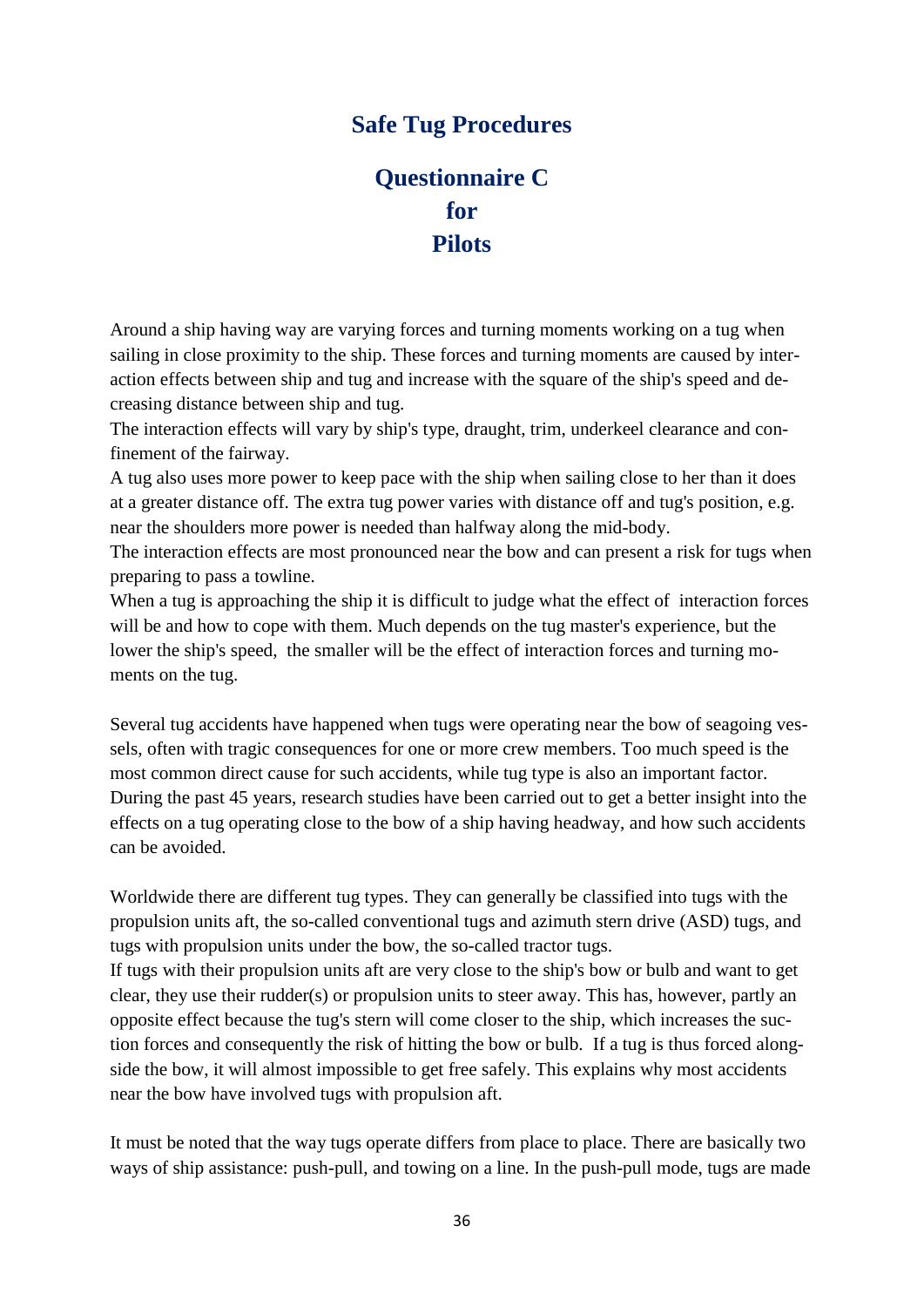fast alongside the ship and interaction forces generally play only a small role. When towing on a line the tug is fastened to the bow or stern, so interaction forces play a major role when trying to make a towline connection, in particular near the bow. A combination of both methods is also possible.

The purpose of this questionnaire is to find out what is considered a safe ship's speed when tugs are making fast and what safe procedures, based on tug type and assisting mode in the port, are used. If there is a speed limit in the port you describe, please report this also.

The questionnaire is an initiative of the International Tug Masters Association and the Nautical Institute Netherlands Branch.

With the help of your answers we hope to develop safer tug procedures. Similar questionnaires are being sent to tug masters (A), ship captains (B) and pilots (C), although there are slight differences based upon their different perspectives.

Working Group - **I**nternational **T**ug Masters **A**ssociation & **N**autical **I**nstitute Capt. Fred van Wijnen MNI. Master Mariner F.G.; Secretary NI Netherlands Branch Capt Henk Hensen FNI. Patron ITA; Master Mariner F.G.; Marine Consultant. Capt. Daan Merkelbach FITA. Tug Master; Head QHSE Department; Nautical Manager

Secretary Working Group: Daan Merkelbach email: D.Merkelbach@kotug.nl

Date: 24 May 2012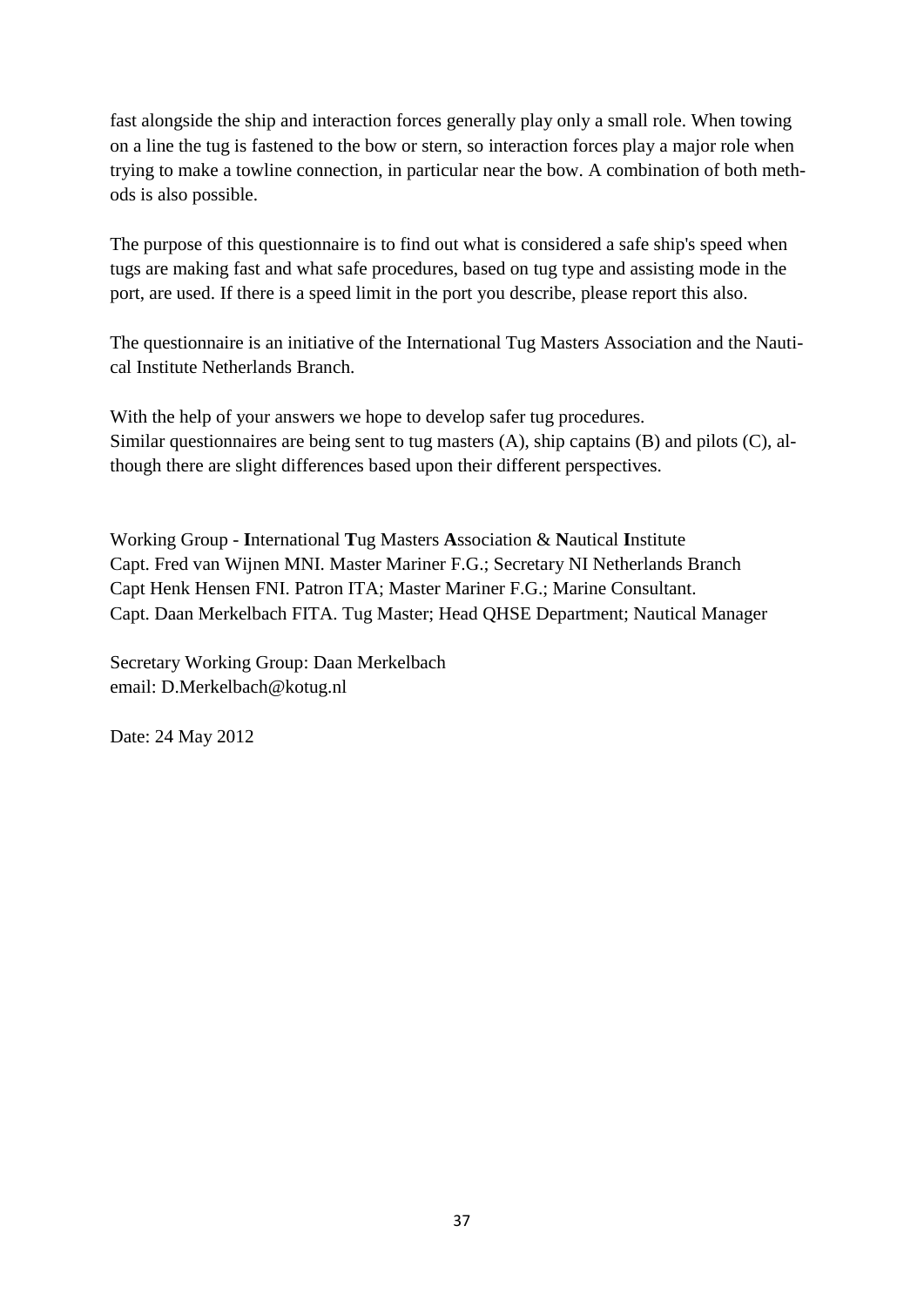## **Questionnaire C**

*All questions below refer to ships having headway. If there is not room enough for your answers, please use a separate blank page*

|                                                                         | <b>ANSWERS</b> |
|-------------------------------------------------------------------------|----------------|
| <b>A. INTERACTION EFFECTS</b>                                           |                |
| 1. Are you aware of interaction effects be-                             |                |
| tween ship and tug?                                                     |                |
| 2. Are you aware of the risks of these interac-                         |                |
| tion effects for tugs when operating in close                           |                |
| proximity to your ship?                                                 |                |
| 3. Were these interaction effects part of your                          |                |
| study or training?                                                      |                |
| 4. If you were trained on a simulator, were the                         |                |
| effects on the tug(s) included in the simulator                         |                |
| in a realistic way?                                                     |                |
| 5. Did you have any critical experience with                            |                |
| these interaction effects?                                              |                |
| <b>B. COMMUNICATION PROCEDURES</b>                                      |                |
| 1. What means of communication are used                                 |                |
| between pilot and tug master(s)?                                        |                |
| 2. Do you as pilot communicate with the tugs                            |                |
| in the local language or in English?                                    |                |
| 3. If you as pilot communicate in a local lan-                          |                |
| guage, do you translate for the captain?                                |                |
| 4. If you as pilot communicate in a local lan-                          |                |
| guage, would you prefer that it would be done                           |                |
| in English?                                                             |                |
| 5. What issues do you communicate as pilot                              |                |
| with the tug master(s) before tugs are making                           |                |
| fast?                                                                   |                |
| 6. Do you as pilot exchange any information                             |                |
| with the tug master(s) about safe speeds for                            |                |
| the tugs that have to be secured?                                       |                |
| 7. Do you prefer to instruct the attending bow                          |                |
| $tug(s)$ to approach the bow only then when the                         |                |
| ship's crew is ready to send a heaving line?                            |                |
| <b>C. SECURING TUGS</b>                                                 |                |
| 1. Do you have or suggest safe procedures for                           |                |
| securing tugs, such as with regard to the use of                        |                |
| proper heaving lines, communication between                             |                |
| ship's deck crew and tug crew, the use of                               |                |
| proper bollards with adequate strength, etc. ?                          |                |
| 2a. When tugs have to make fast alongside the                           |                |
| ship:                                                                   |                |
| Do you ask the captain to instruct a ship's offi-                       |                |
| cer to keep an eye on the tug(s) in case some-<br>thing might go wrong? |                |
| b. Will the ship's officers also be instructed to                       |                |
| inform the captain immediately if something                             |                |
| goes wrong?                                                             |                |
| 3. When tugs have to make fast alongside a                              |                |
| ship:                                                                   |                |
| What do you consider as a safe ship's speed?                            |                |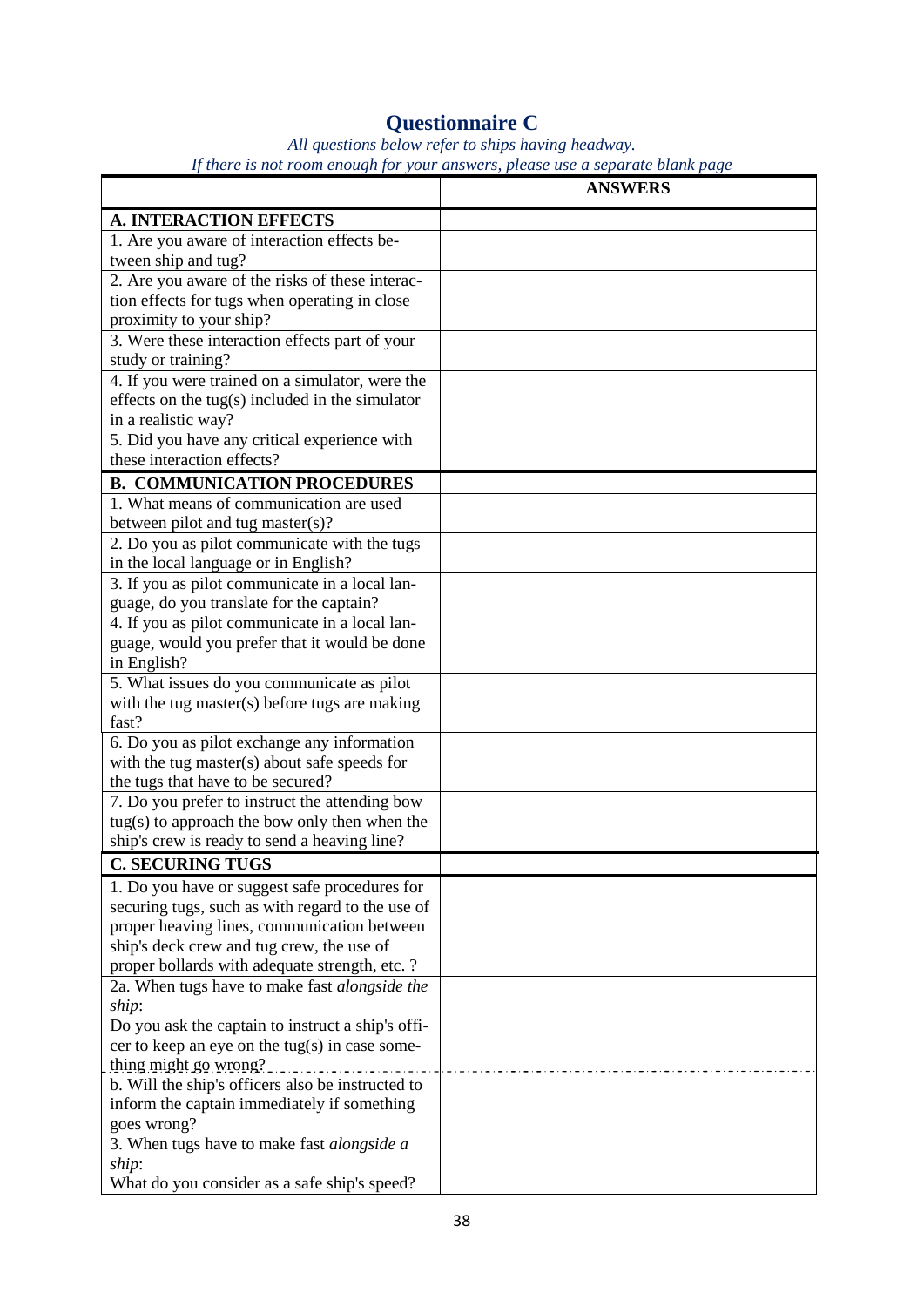| 4a. When tugs have to make fast at the bow               |  |
|----------------------------------------------------------|--|
| various approach manoeuvres can be used by               |  |
| the tug(s), depending on ship's type, tug type           |  |
| and/or tug master's experience (see figures 1-           |  |
| $3)$ .                                                   |  |
| What do you consider as a safe speed ship's              |  |
| speed when tugs are making fast at the bow?              |  |
| $\overline{b}$ . Do you prefer that the tug(s), when ap- |  |
| proaching the bow to make a towline connec-              |  |
| tion, are visible from the bridge as long as             |  |
| possible?                                                |  |
| 5. If tugs have to make fast at the stern:               |  |
| What do you consider as a safe speed?                    |  |
| 6. When tugs are making fast at the bow                  |  |
| and/or stern the ship has to be on a straight            |  |
| course and tugs should be warned about en-               |  |
| gine manoeuvres.                                         |  |
| Are you aware of the need of these tug safety            |  |
| measures?                                                |  |
| 7a. When tugs are making fast at the bow or              |  |
| stern, they might not be visible from the                |  |
| bridge.                                                  |  |
| Do you as pilot ask the captain to instruct the          |  |
| ship's officers forward and aft to keep an eye           |  |
| on the tug(s) in case something goes wrong?              |  |
| b. Will the ship's officers also be instructed to        |  |
| inform the captain immediately if something is           |  |
| going wrong?                                             |  |
| <b>D. SAFE SPEEDS</b>                                    |  |
| 1. Do you ask the tug master(s) of the attend-           |  |
| ing tugs what they want as safe speed when               |  |
| making fast?                                             |  |
| 2. How do you estimate ship's speed through              |  |
| the water?                                               |  |
| 3. If ship's speed is higher than is considered          |  |
| as safe by the tugs, what would you do?                  |  |
| E. Port name                                             |  |
| Could you mention your port?                             |  |
| F. Finally                                               |  |
| Do you have any other remarks or do you have             |  |
| any further recommendations to make it safer             |  |
| to connect tugs at the bow?                              |  |
|                                                          |  |
|                                                          |  |
|                                                          |  |
|                                                          |  |